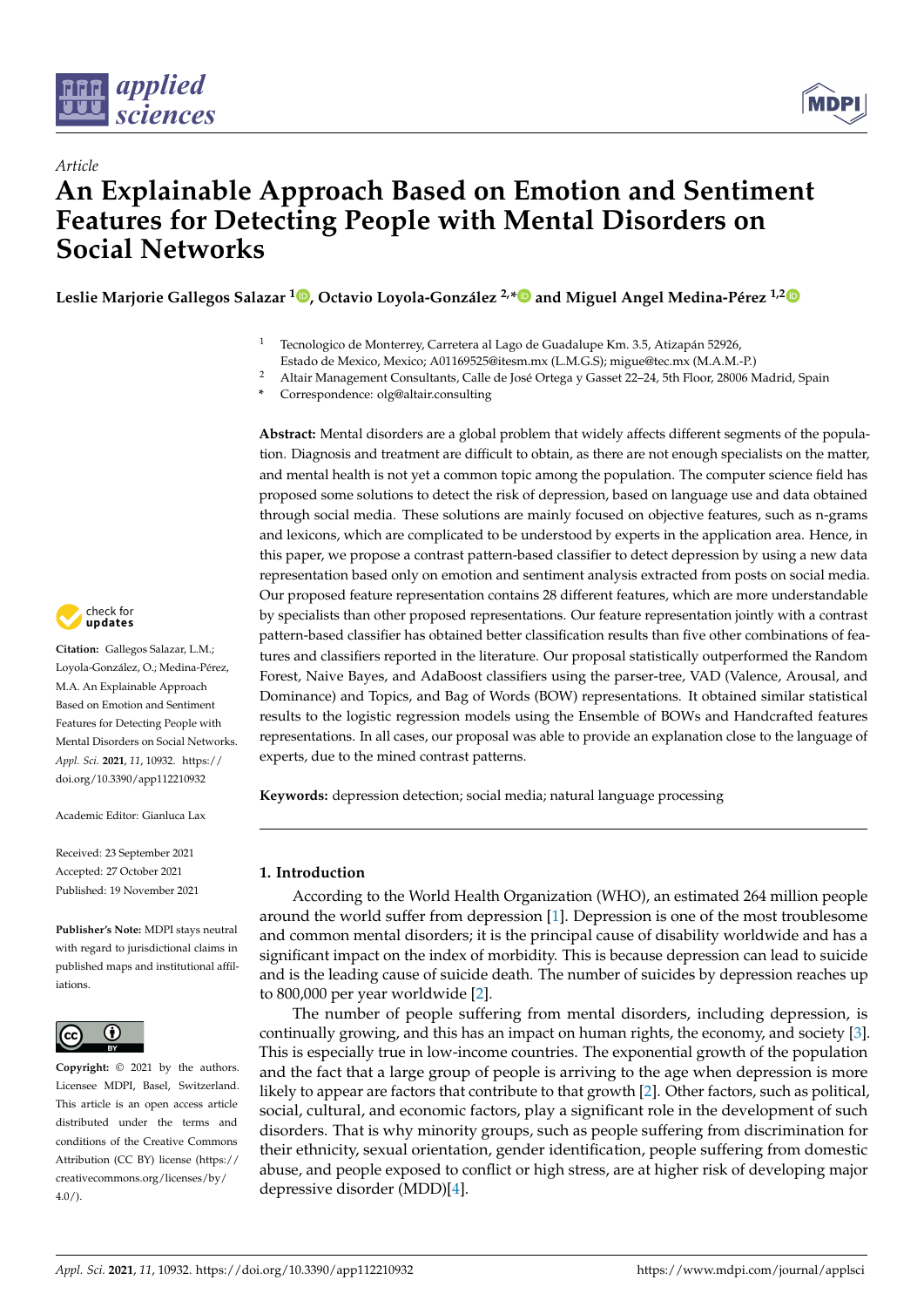The disease's characteristics are feelings of sadness, guilt, worthlessness, and selfloathing, loss of interest in usually interesting tasks, change in eating and sleeping habits leading to significant weight loss or gain, tiredness, lack of concentration, inability to take decisions, agitation or slowing of the psycho-motor activity, and recurrent thoughts of death. This symptoms can be a sign of MDD [\[1](#page-20-0)[,5\]](#page-20-4).

The consequences of depression are also a subject of concern. Individual consequences are present when a patient suffers from MDD; people with MDD are 40% to 61% more likely to die prematurely [\[4\]](#page-20-3). However, there are also consequences that affect the patient's environments, both social and economic, especially due to the growth of the number of people suffering from mental disorders. According to the World Economic Forum, the global economic impact of mental disorders climbed to USD 16.3 trillion in the period between 2011 and 2020 [\[6\]](#page-20-5). Due to the lost in productivity in the work life of the patient, and according to the WHO, "depression and anxiety have a significant economic impact; the estimated cost to the global economy is US \$1 trillion per year in lost productivity" [\[7\]](#page-20-6).

Given the gravity of the symptoms and consequences of MDD, the implementation of preventive measures, as well as diagnosis and treatment aids, have become critical. However, due to the increasing number of people suffering from MDD and other mental disorders, the number of specialists in the subject has become insufficient to diagnose and treat all patients with mental health needs. In 2005, 0.6 psychiatrists graduated per 100,000 population [\[8\]](#page-20-7), meaning that every psychiatrist in the world would need to treat more than 100,000 patients in order to cover the world's mental health needs. The estimate has not improved. According to the Mental health action plan 2013–2020 of the WHO [\[4\]](#page-20-3), in half the countries of the world, on average, there is one psychiatrist to serve 200,000 or more people. That is why the exploration of alternative solutions is key to solving this problem.

The computer science field has proposed the use of artificial intelligence (AI) to detect the risk of suffering MDD by using social media. The exponential growth of social media use  $[9]$ , coupled with research that links depression with the use of language  $[10,11]$  $[10,11]$  has made this proposal possible. Several workshops have proposed shared tasks [\[12,](#page-20-11)[13\]](#page-20-12) in which new solutions arise. Nevertheless, in the literature, the proposals are mainly based on representations that contain, in their majority, objective features, that is, features based on the structure of the text, or quantitative aspects of it, such as n-grams [\[14\]](#page-20-13), parts-ofspeech, and number of words [\[15,](#page-20-14)[16\]](#page-20-15). Even though in the literature there are proposals that use sentiment analysis, these proposals do not use only subjective information of the posts. These proposals combine them with other objective features and have limited information on sentiment, emotion, and other subjective features [\[17](#page-20-16)[–20\]](#page-20-17).

Moreover, several problems arise in the use of AI for decision making when such decisions are not interpretable. The psychological field requires an AI model that provides explanations so that experts understand the reason behind a decision made by it because they need to assess its validity [\[21\]](#page-20-18). Since the psychological field is a medical field, the decisions taken by the specialist affect human lives. If they use a model to help with diagnosis, they need supplementary information to support and validate their diagnosis. Although some algorithms that can provide explanation have been used in the literature, the explainability of the algorithm has not been exploited or taken into consideration using only information linked with emotions and sentiment [\[16](#page-20-15)[,22\]](#page-20-19).

Hence, in this paper, we propose a contrast pattern-based classifier using only features based on emotion and sentiment analysis, which are easier to understand by human experts. The patterns extracted from this representation are used as an explanation of the final decision and are associated with human language, making them understandable to experts.

The contributions of this paper are as follows:

• A feature representation based on sentiments and emotions, allowing an accurate classification for detecting depressive posts.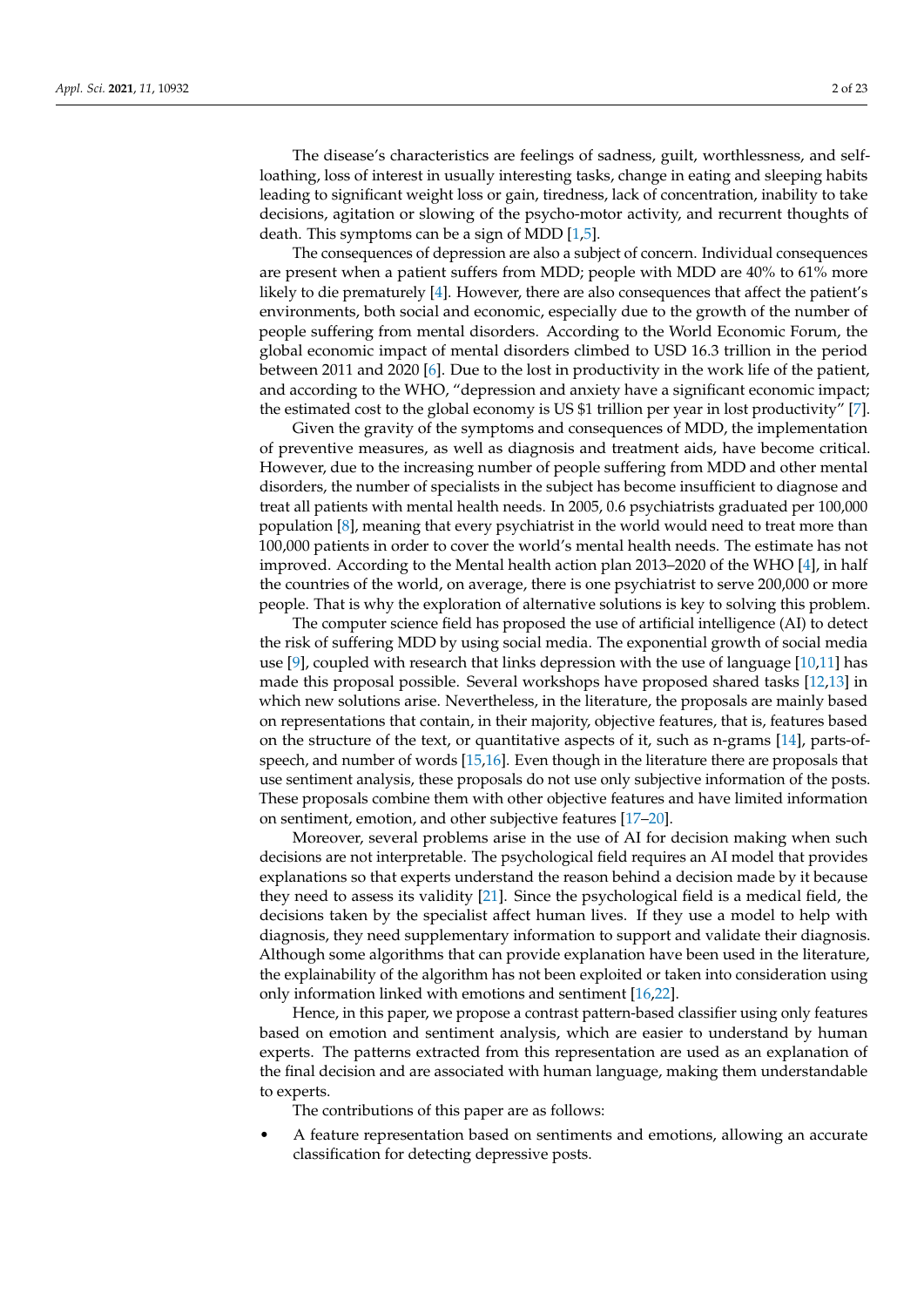- An explainable model based on contrast patterns achieving better area under the curve (AUC) and F1 regarding other state-of-the-art classifiers designed for detecting depression.
- A set of extracted contrast patterns describing depressive posts in a language close to experts in the application area.

The paper is organized as follows. Section [2](#page-2-0) presents the previous works in the topic. Section [3](#page-7-0) presents the databases, representations, and classifiers used to construct the models used for evaluation. Section [4](#page-11-0) presents the results obtained in AUC and F1 measures and the statistical comparison between our model and other state-of-the-art models. Section [5](#page-17-0) presents a demonstration on how the contrast patterns extracted can be interpreted. Finally, Section [6](#page-19-0) presents our conclusions and future work.

#### <span id="page-2-0"></span>**2. Previous Works**

This section provides a general overview of previously conducted research related to the detection of mental health diseases with the use of information extracted from social media. As the use of AI for detecting depressive posts is still a little-studied topic, most of the papers were proposed in workshops. We also reviewed those papers using objective information and sentiment analysis as feature representations for detecting people with depressive behavior on social media.

# *2.1. Workshops on the Detection of Depression on Social Media*

There have been multiple workshops on the detection of mental health problems using social media information. One of the most known workshops is from the CLEF's (Conference and Labs of the Evaluation Forum) Early Risk Prediction on the Internet (eRisk) lab [\[23\]](#page-20-20) wherein the task for early detection of depression consisted of processing Reddit posts sequentially and detecting depression signs as early as possible.

Multiple solutions were given to this task; the best solutions are summarized in the following subsections.

#### 2.1.1. LIDIC Participation in the CLEF's eRisk Pilot Task

This research group proposed a semantic representation of posts and a method named temporal variation of terms (TVT) [\[24\]](#page-20-21). The representation includes an unweighted BOW, 3 g character representation, features extracted using the linguistic inquiry and word count (LIWC) tool, and concise semantic analysis. The LIWC tool is "a transparent text analysis program that counts words in psychologically meaningful categories" [\[25\]](#page-20-22). This research group used it to extract linguistic markers of depression. Concise semantic analysis is a technique used to represent terms as vectors in a space of concepts close to their category labels. This technique represents posts as the central vector of the vectors representing the individual terms it contains [\[26\]](#page-21-0). TVT uses concise semantic analysis to create concept spaces for both the depressed and non-depressed class. It then classifies the new entries based on those spaces. This technique reported a F1 measure of 0.59 [\[26\]](#page-21-0).

#### <span id="page-2-1"></span>2.1.2. Dortmund University Participation in the CLEF's eRisk Pilot Task

The Computer Science Group of Dortmund University proposed four different representations of social media posts. The representations included linguistic metadata extracted manually. These data included the following:

- Number of past tense verbs.
- Number of possessive pronouns.
- Number of personal pronouns.
- Number of "I" in the text.
- Number of "I" in the title.
- Text length.
- Month in which the post was made.
- Linsear Write Formula score.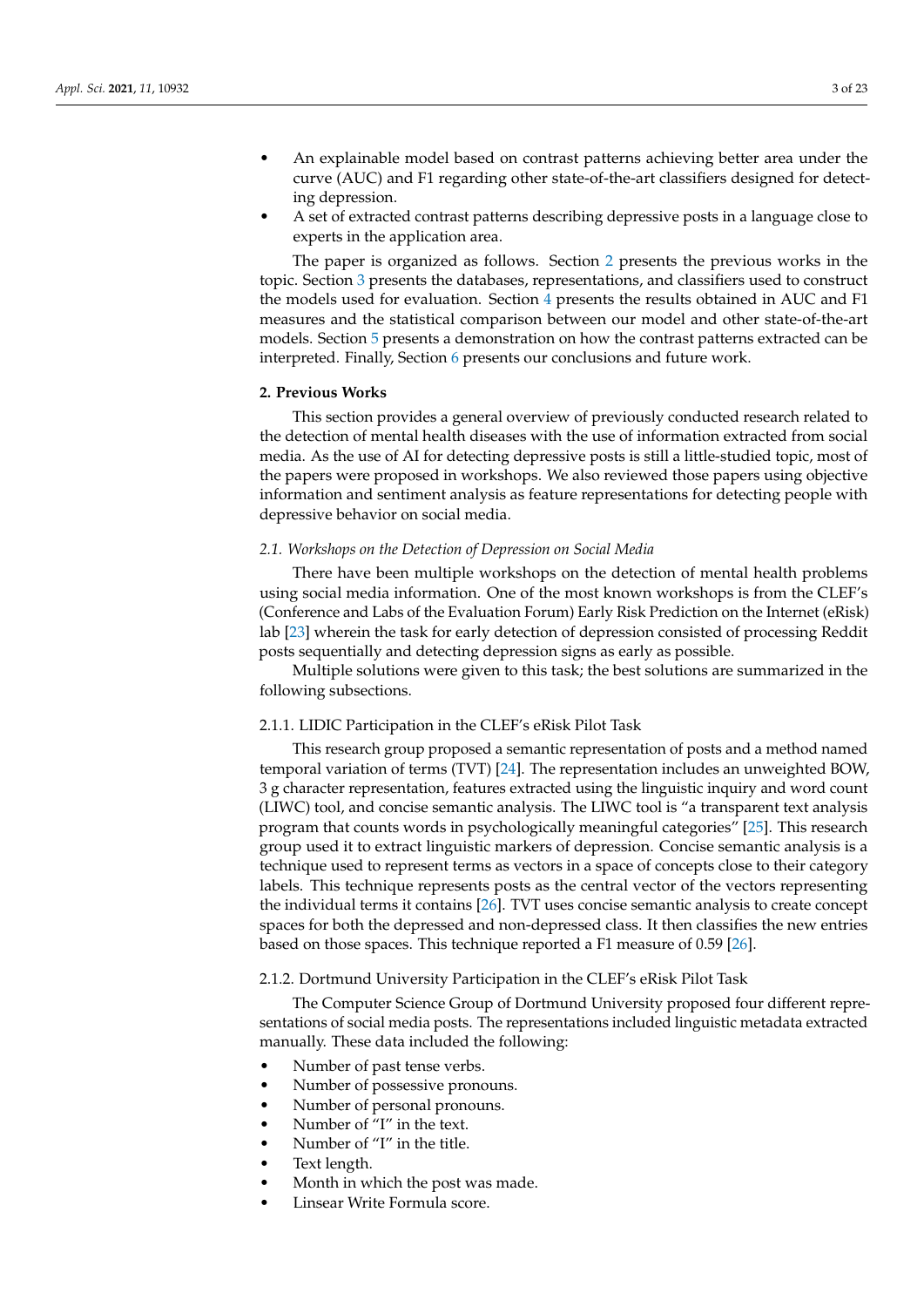- Flesch Reading Ease score.
- Dale–Chall Readability score.
- Gunning Fog Index score.
- Boolean value that represents whether or not the post includes the name of a medication linked to depression.
- Boolean value that represents whether or not the post includes a phrase that implies the diagnosis of depression ("I was diagnosed with depression", "My diagnosis of depression", etc.).
- Boolean value that represents whether or not the term "My therapist" is included in the post.
- Boolean value that represents whether or not the term "My anxiety" is included in the post.
- Boolean value that represents whether or not the term "My depression" is included in the post.

The other three representations were three different BOWs. The first BOW used, as terms, the 200,000 unigrams, bigrams, trigrams, and four-grams with the highest information gain (IG), and its weights are calculated with the following formula:

$$
t_{t,d} = l_{t,d} \cdot g_t \cdot n_d.
$$

where *ld*,*<sup>t</sup>* is the local weight of term *t* in post *d* given by the raw frequency of the term in the document, *g<sup>t</sup>* is the global weight of term *t* given by IG, and *n<sup>d</sup>* is a normalization factor.

The second BOW used, as terms, all the unigrams in the training set and the augmented term frequency (atf) multiplied by the inverse document frequency as shown in the following formula:

$$
at f - id f(t, d) = \left( a + (1 - a) \frac{tf_t}{max(tf)} \right) \cdot log \frac{n_d}{df(d, t)}.
$$

The third BOW used all unigrams in the training set as terms, and it used the logarithmic term frequency as the local weight and the relevance frequency as the global weight, as shown in the following formula:

$$
logtf - rf(t, d) = (1 + log(tf)) \cdot log_2\left(2 + \frac{df_{t,+}}{max(1, df_{t,-})}\right).
$$

All the BOWs used  $l^2$  – *norm* or cosine normalization as the normalization factor.

The handcrafted features and all BOWs were used separately as input of different logistic regression classifiers. These classifiers had a class weighting given by  $\frac{1}{1+w}$  for the not depressed class and  $\frac{w}{1+w}$  for the depressed class, with *w* being equal to 2, 6, 2, 4 for each of the classifiers respectively. The highest F1 reported measure is 0.64, while the lowest is 0.55 [\[16\]](#page-20-15).

2.1.3. University of Quebec in Montreal Participation in the CLEF's eRisk Pilot Task

The University of Quebec in Montreal proposed a representation which included the following:

- Unigrams.
- Bigrams.
- SenticNet dictionary [\[27\]](#page-21-1).
- A dictionary of antidepressants obtained from Wikipedia [\(https://en.wikipedia.org](https://en.wikipedia.org/wiki/List_of_antidepressants) [/wiki/List\\_of\\_antidepressants](https://en.wikipedia.org/wiki/List_of_antidepressants) accessed on 2 December 2020).
- A dictionary of depression-related diseases obtained from Wikipedia [\(https://en.wik](https://en.wikipedia.org/wiki/Depression_(mood)) [ipedia.org/wiki/Depression\\_\(mood\)](https://en.wikipedia.org/wiki/Depression_(mood)) accessed on 2 December 2020).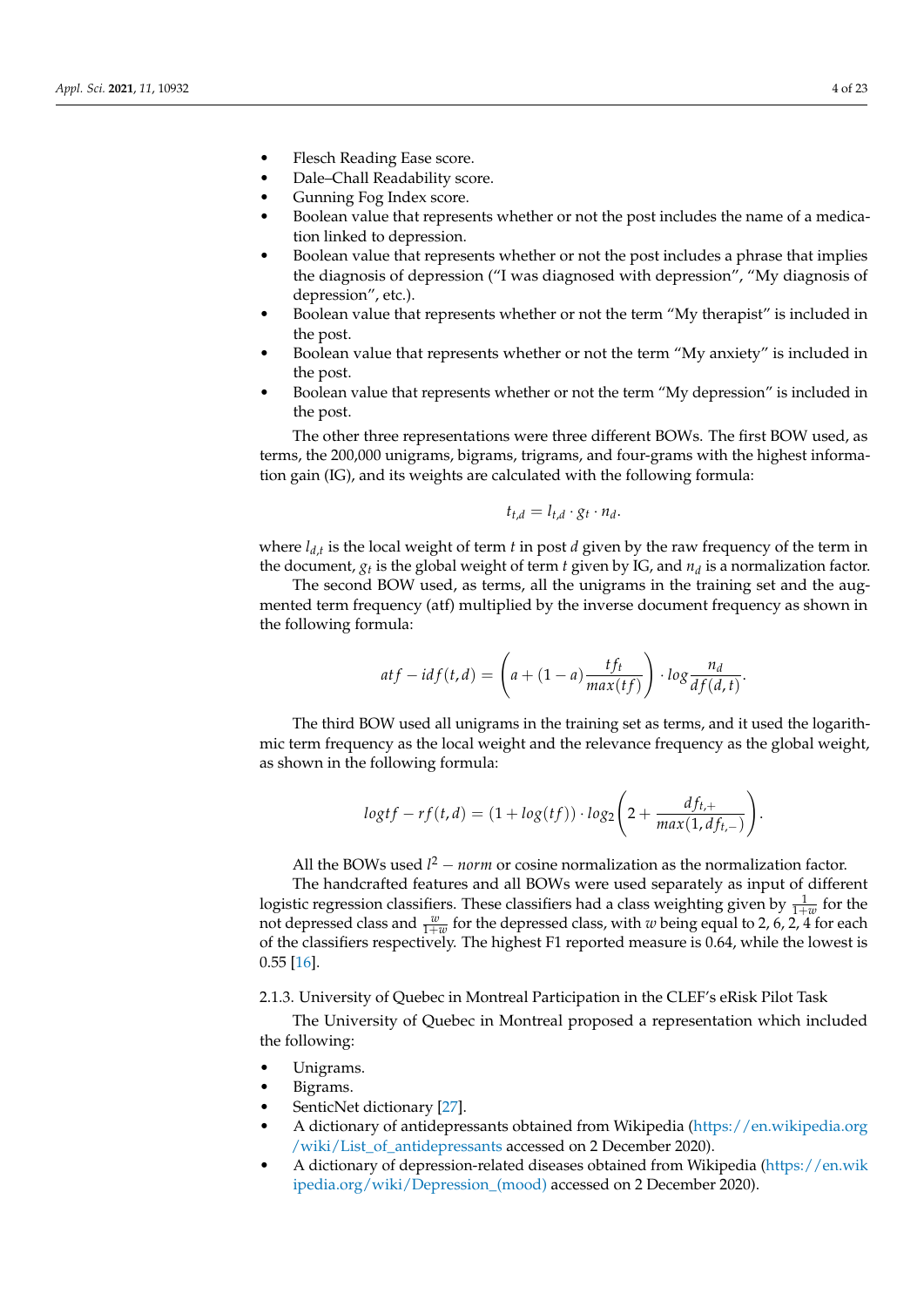- A drug dictionary obtained from Wikipedia [\(https://en.wikipedia.org/wiki/Ps](https://en.wikipedia.org/wiki/Psychoactive_drug) [ychoactive\\_drug](https://en.wikipedia.org/wiki/Psychoactive_drug) accessed on 2 December 2020).
- Parts of speech (adjectives, nouns, predeterminer, particle, or verb).

The research team used three different classification algorithms: logistic regression, an ensemble of sequential minimal optimization, and an ensemble of Random Forest. Each of the ensembles used 30 classifiers. The highest reported F1 measure is 0.53, while the lowest is 0.39 [\[28\]](#page-21-2).

# 2.1.4. UAM Participation in the CLEF's eRisk Pilot Task

The UAM (*Universidad Autónoma Metropolitana* by its acronym in Spanish) research team proposed a graph representation of the posts as in [\[29\]](#page-21-3), where each term is represented by a node. The edges represent the number of co-occurrences of the pair of nodes they join within a contextual window. The terms the research team used for the graph representation were 1 g and 3 g with a contextual widow of two terms to the right and two to the left.

They made a graph for each class (depressive and non-depressive) and each node. Afterward, they compared the individual post graphs with the class graphs measuring its similarity using containment similarity, value similarity, normalized value similarity, and dice similarity. Containment similarity refers to sequences of shared nodes and edges. Value similarity refers to how many of the edges on the graph of the post are contained in the prototype graph. Finally, Dice similarity refers to the number of shared nodes between graphs.

The four features were then fed to a k-nearest neighbors classification algorithm in the Weka platform with  $k = 1$  and Euclidean distance. The highest reported F1 measure is 0.16, while the lowest is 0.08 [\[30\]](#page-21-4).

#### *2.2. Machine Learning and Mental Disorders*

Researchers have used machine learning and AI to detect multiple mental health issues. In this subsection, we present some of the works conducted using not only text, but also physical markers. This subsection shows some of these works.

#### 2.2.1. Tackling Mental Health by Integrating Unobtrusive Multimodal Sensing

An investigation team from the University of Rochester proposed a model that could link mental states and a set of signals extracted from different sources [\[17\]](#page-20-16). These signals included the sentiment analysis of the tweets and tweet replies posted by the users. This feature was extracted with an NLP tool called Sentiment 140 [\[31\]](#page-21-5), which returns the polarity of the text (positive, negative, neutral). For the sentiment in images, they used an algorithm described in [\[32\]](#page-21-6). In addition to the sentiment features of the tweets, they used the following signals using different devices:

- Heart rate.
- Eye blinking rate.
- Pupil radius variations.
- Head movement rate.
- Facial expressions.
- Keystroke rate.
- Mouse moving distance.
- Mouse click rate.
- Mouse wheel slide.

The team then used these features to feed a logistic classifier to infer the mood of the user based on them. Using the leave-one-subject-out approach, the F1 and AUC measures are shown in Table [1.](#page-5-0)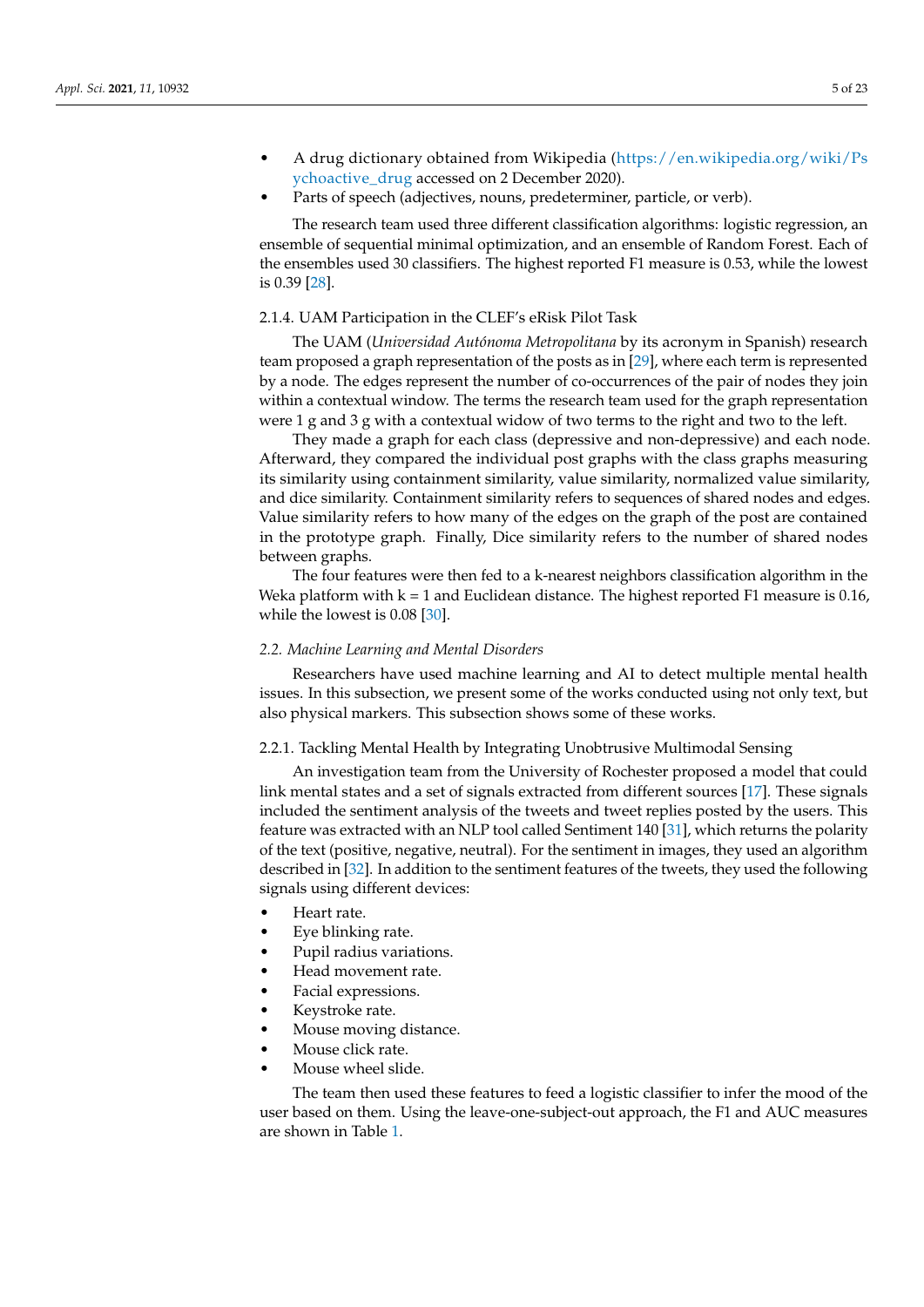| Class         | F1   | <b>AUC</b> |
|---------------|------|------------|
| Negative mood | 0.84 | 0.95       |
| Neutral mood  | 0.59 | 0.79       |
| Positive mood | 0.75 | 0.91       |

<span id="page-5-0"></span>**Table 1.** F1 and AUC measures for the use of multimodal features and logistic regression.

2.2.2. Detecting Mental Disorders in Social Media through Emotional Patterns: The Case of Anorexia and Depression

This proposal uses the categories of the lexicon EmoLEX [\[33\]](#page-21-7) listed below:

- Negative.
- Positive.
- Anger.
- Fear.
- Anticipation.
- Trust.
- Surprise.
- Sadness.
- Joy.
- Disgust

These categories were used to create a sub-emotion lexicon by clustering words by the emotion level. This new lexicon was used to vectorize social media posts and create a BOW, using sub-emotions as features. They used SVM as classifier for their model and obtained an F1 score of 0.61 when using unigrams and 0.63 when using n-grams [\[20\]](#page-20-17).

#### *2.3. Sentiment Analysis and Mental Health*

The use of sentiment analysis on social media posts for detecting mental health problems is present in current research. This subsection shows some of the previous works on that matter.

#### 2.3.1. Detecting Depression Using K-Nearest Neighbors (KNN) Classification Technique

Ref. [\[18\]](#page-20-23) proposed a model for classifying Facebook comments as depressive indicative or not, using features that were divided into three different categories: emotional variables, temporal categories, and standard linguistic dimensions. Table [2](#page-6-0) shows the features in more detail.

These features were then fed to different KNN algorithms, both individually and combined between each other. The best F1 measure was obtained with the Coarse KNN algorithm, using the emotional variables with a value of 0.71.

#### 2.3.2. Depressive Moods of Users Portrayed in Twitter

Ref. [\[34\]](#page-21-8) extracted 37 sentiment categories using the tool LIWC and examined how the variables were correlated with a user Center for Epidemiological Studies–Depression (CES-D) score. CES-D is a survey that asks the frequency of depression-related symptoms that the patient has suffered over the past week. The final score ranges from 0 to 60, with higher scores indicating more severe depression symptoms [\[34\]](#page-21-8). A total of 18 sentiment predictors were found out to be reasonably correlated with the topic. The predictor, example words for each factor, and the coefficients of a multiple regression model for the CES-D score are detailed in Table [3.](#page-6-1)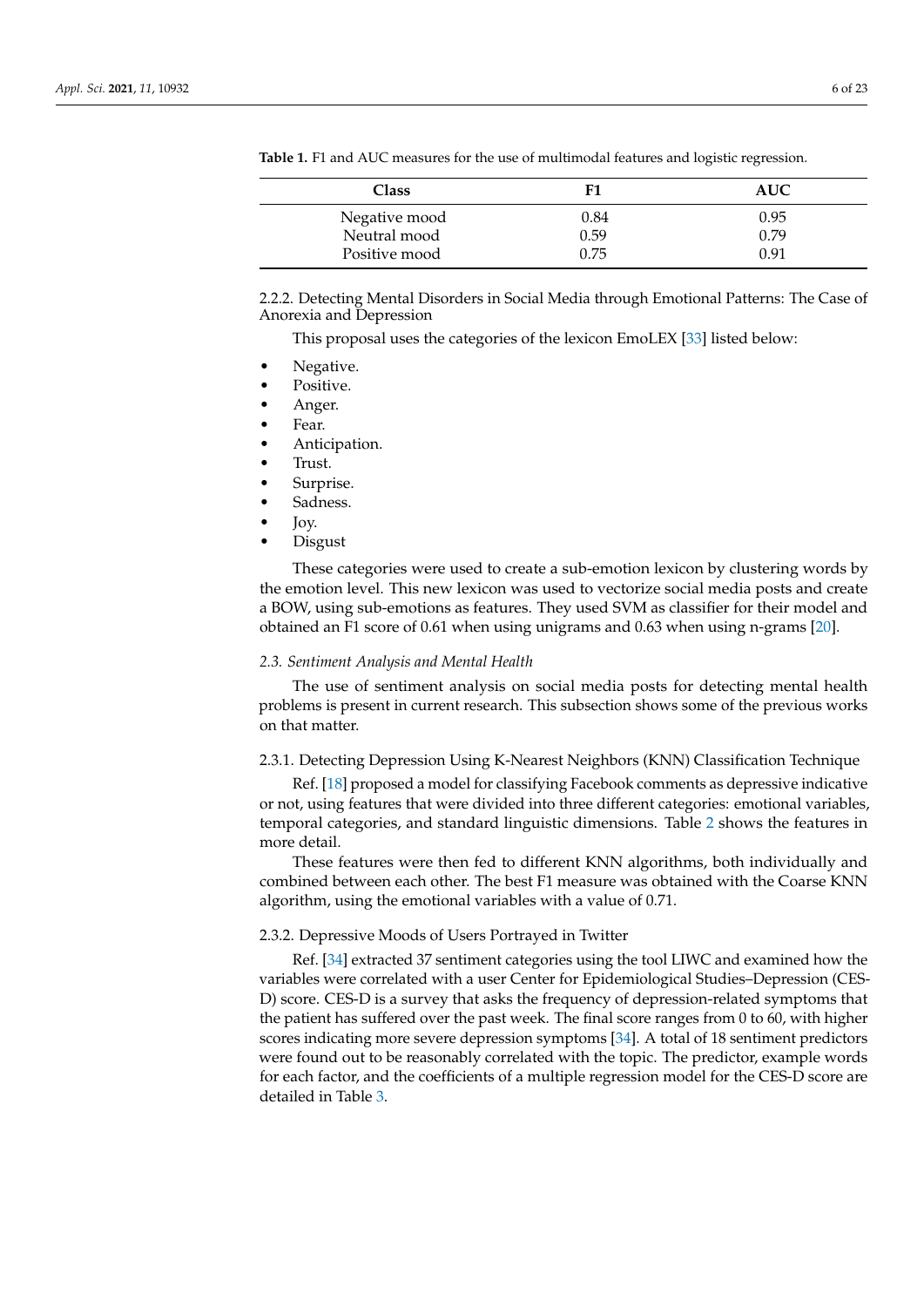| Category                              | Variable       |
|---------------------------------------|----------------|
|                                       | Positive       |
|                                       | Negative       |
| Emotional variables                   | Sad            |
|                                       | Anger          |
|                                       | Anxiety        |
|                                       | Present focus  |
| <b>Temporal Categories</b>            | Past focus     |
|                                       | Future focus   |
|                                       | Articles       |
|                                       | Prepositions   |
|                                       | Auxiliary verb |
|                                       | Adverbs        |
| <b>Standard Linguistic Dimensions</b> | Conjunctions   |
|                                       | Pronouns       |
|                                       | Verbs          |
|                                       | Negations      |

<span id="page-6-0"></span>**Table 2.** Features used for the model that classifies comments as depressive indicative or not [\[18\]](#page-20-23).

<span id="page-6-1"></span>**Table 3.** Results of regression models for predicting CES-D scores. Table extracted from [\[34\]](#page-21-8).

| Predictor        | Example words             | Estimate | <i>p</i> -Value |
|------------------|---------------------------|----------|-----------------|
| Positive feeling | Love, nice, good          | 3.38     | 0.25            |
| Anxiety          | Worried, fearful, nervous | 4.02     | 0.45            |
| Anger            | Hate, kill, annoyed       | 5.04     | < 0.05          |
| Sadness          | Crying, grief, sad        | 6.33     | 0.20            |
| Causation        | Because, effect, hence    | 12.1     | < 0.05          |
| Inhibition       | Block, constraint, stop   | $-4.29$  | 0.11            |
| Tentative        | Maybe, perhaps, guess     | $-6.99$  | < 0.05          |
| Face             | Keep up appearances       | 5.63     | 0.14            |
| Communication    | Tell, speak, claim        | $-3.54$  | < 0.05          |
| Social reference | He, she, who              | 4.98     | 0.12            |
| Friends          | Buddy, friend, neighbor   | 15.1     | < 0.01          |
| Family           | Aunt, mother, daughter    | 6.17     | 0.19            |
| Humans           | Adult, baby, boy          | 2.17     | 0.55            |
| School           | School, student, class    | 0.68     | 0.79            |
| Work             | Job, majors, xerox        | $-4.79$  | 0.16            |
| Achievement      | Earn, hero, win           | $-6.47$  | 0.087           |
| Sleep and dream  | Sleep, nap, dream         | $-0.98$  | 0.66            |
| Death            | Bury, coffin, kill        | $-11.6$  | 0.10            |

These features were used on a regression model to predict the CES-D scores of users showing a high correlation between causation and friends words and depression. According to the coefficients, we can see that the more relevant predictors are anger, causation, tentative, communication, and friends, increasing or decreasing the CES-D score by 5.04, 12.1, −6.99, −3.54, and 15.1 respectively.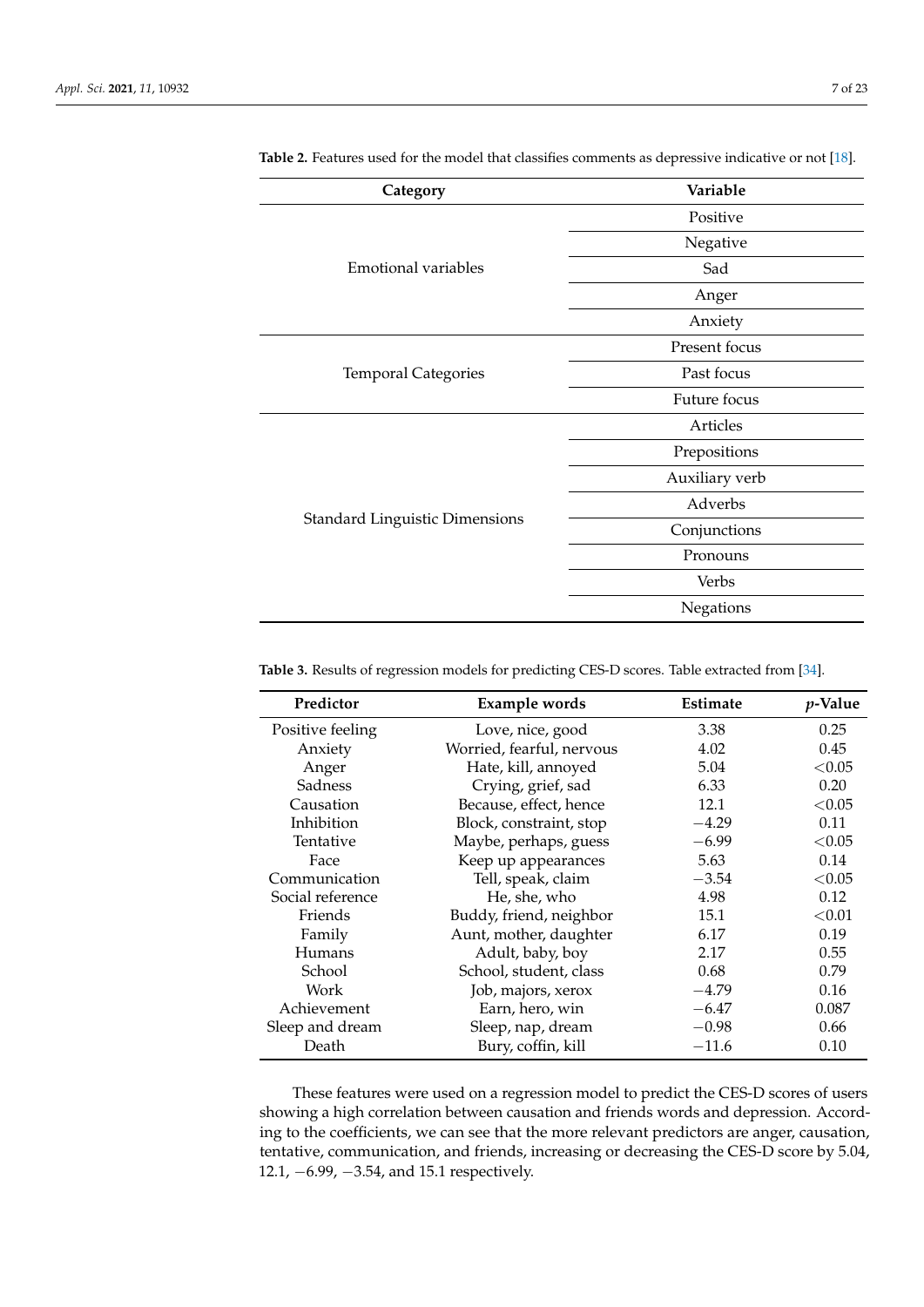# 2.3.3. Mental Health Computing via Harvesting Social Media Data

An investigation team from the Tsinghua University used the features described in Table [3](#page-6-1) for their representation. Additionally they used features such as topic-level features, features related to antidepressants and depressions symptoms, and features extracted with the tool bBridge [\[35\]](#page-21-9), which include the following:

- Age group.
- Gender.
- Education level.
- Occupation industry.
- Relationship status.

These features were then fed to a binary classifier and tested in a dataset of 2804 users. The model obtained an F1 measure of 0.85 [\[19\]](#page-20-24).

#### <span id="page-7-0"></span>**3. Materials and Methods**

In this section, we present the databases we used for the comparison, the tools we used for extracting emotion and sentiment features, and the structure of the feature space created. We also describe the state-of-the-art models we reproduced for the comparison. Finally, we summarize the models used for the statistical analysis.

#### *3.1. Databases*

In this paper, we used five different publicly available databases; Table [4](#page-7-1) summarizes their characteristics.

<span id="page-7-1"></span>

| Ref.   | <b>Name</b> | No. Users | No. Posts | <b>No. Depressed Posts</b> | No. Non-Depressed Posts |
|--------|-------------|-----------|-----------|----------------------------|-------------------------|
| [36]   | C-SRRS      | 500       | 2670      | 876                        | 1793                    |
| $[37]$ | DDVHSM      | 1402      | 11,776    | 6,493                      | 5282                    |
| $[38]$ | Kaggle      | Unknown   | 12,370    | 5618                       | 6751                    |
| $[39]$ | LOSADA2016  | 892       | 530,881   | 49,529                     | 481,351                 |
| $[39]$ | LOSADA2018  | 1707      | 543,732   | 40,620                     | 503,111                 |

**Table 4.** Summary of databases.

The C-SSRS database was extracted by Gaur et al. [\[36\]](#page-21-10) to distinguish the severity risk of suicide in a user. They used four psychiatrists to classify Reddit posts into five categories:

- Indicative of suicidal ideation.
- Indicative of suicidal behavior.
- Indicative of an actual attempt of suicide.
- Suicide indicator (it contains reference to suicide but in an informative manner).
- Supportive of suicidal people.

We relabeled every post labeled as supportive or a suicide indicator as non-depressive and every post labeled in any other category as depressive.

DDVHSM (depression detection via harvesting social media) is a database extracted by Guangyao Shen et al. [\[37\]](#page-21-11). The research team labeled Twitter posts considering the appearance of specific text related to depression diagnosis, such as "I have been diagnosed with depression.", "I am diagnosed with depression.", and similar texts.

The Kaggle database is an open-source database of Twitter posts, annotated individually, as depressive or non-depressive. Since the posts were annotated individually, the number of users is unknown. The labeling was made considering the appearance of the stem "depress" on the text.

Both LOSADA databases are databases that were available in the eRisk lab of the CLEF in the years of 2017 and 2018 [\[23,](#page-20-20)[40\]](#page-21-14). As described in [\[39\]](#page-21-13), to label a user as depressive or not depressive, they searched for mentions of diagnosis, such as "I have been diagnosed with depression.", "I was diagnosed with depression." and similar texts. Text such as "I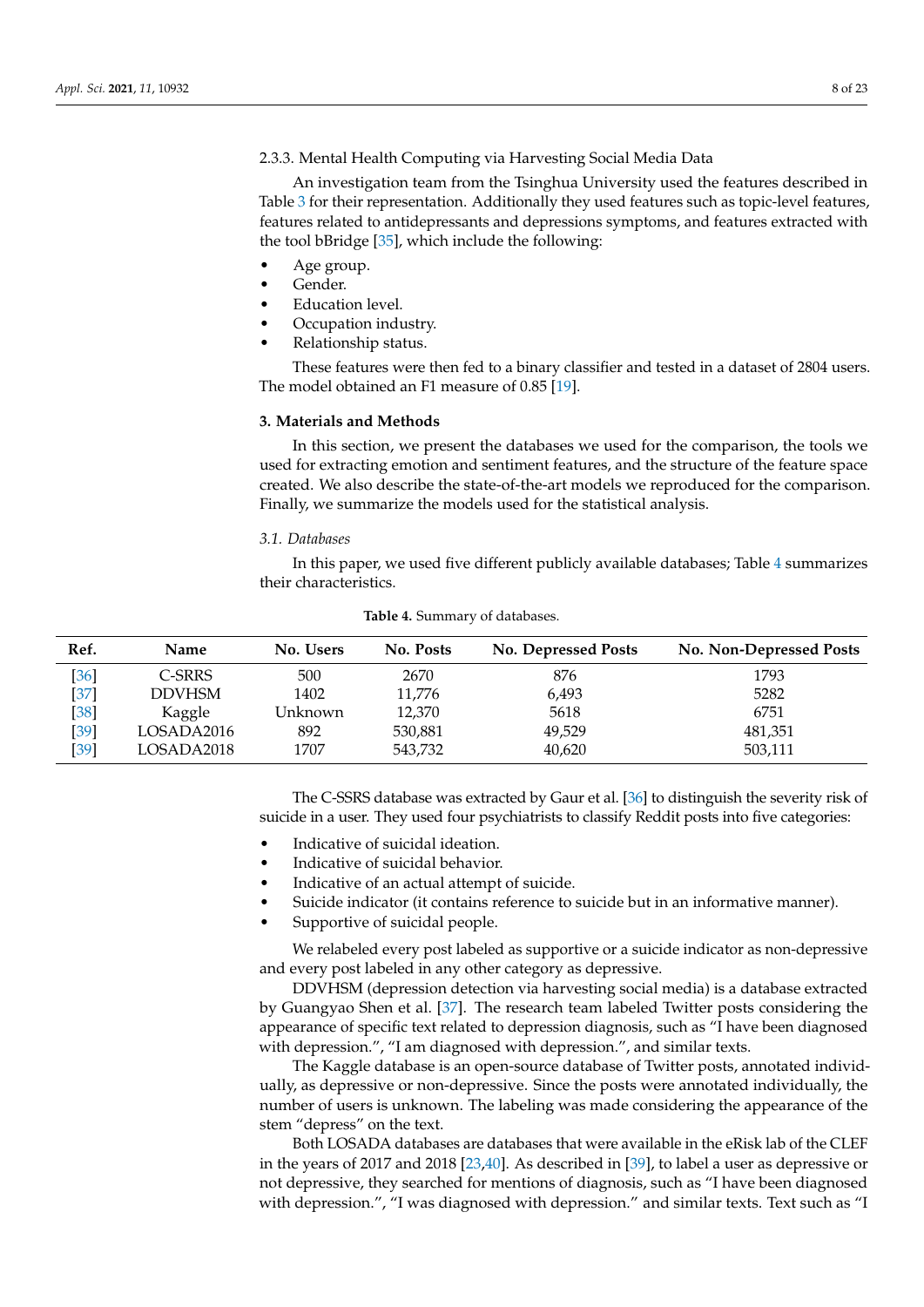am depressed." or "I have depression." were not considered, as they did not mention an explicit diagnosis. This labeling did not include individual post labels; we relabeled every post of a depressed user as depressive and every post of a not-depressed user as non-depressive.

#### *3.2. Extraction of Sentiment Features*

After having the databases with every post labeled individually as depressive or non-depressive, we processed the posts as shown in Figure [1.](#page-9-0) We removed HTML tags, stopwords, and repeating punctuation. After that, some posts were left blank, so we removed them, as they would give no useful information for the comparison.

We then extracted emotion and sentiment features using the tools MeaningCloud [\[41\]](#page-21-15) and Paralleldots [\[42\]](#page-21-16). The description of the features extracted with each tool is found in Tables [5](#page-8-0) and [6.](#page-9-1) We used five different APIs from Paralleldots: sentiment analysis, emotion analysis, sarcasm detection, intent analysis, and abuse analysis. The emotion analysis API uses a model based on Paul Ekman's basic emotions theory [\[43\]](#page-21-17), replacing disgust and surprise by boredom and excitement [\[42\]](#page-21-16). From MeaningCloud, we used the sentiment analysis API.

| Category  | Feature       | Description                                                                                                      |  |
|-----------|---------------|------------------------------------------------------------------------------------------------------------------|--|
|           | Negative      |                                                                                                                  |  |
| Sentiment | Neutral       | Each feature has a numeric value representing the<br>probability that the text is negative neutral, or positive. |  |
|           | Positive      |                                                                                                                  |  |
|           | Bored         |                                                                                                                  |  |
|           | Angry         |                                                                                                                  |  |
| Emotion   | Sad           | Each feature has a numeric value representing the                                                                |  |
|           | Fear          | probability that the text represents an emotion of bore-<br>dom, anger, sadness fear, happiness, or excitement.  |  |
|           | Happy         |                                                                                                                  |  |
|           | Excited       |                                                                                                                  |  |
|           | Sarcastic     | Each feature has a numeric value representing the                                                                |  |
| Sarcasm   | Not-sarcastic | probability that the text is sarcastic or not.                                                                   |  |
|           | <b>News</b>   |                                                                                                                  |  |
|           | Query         | Each feature has a numeric value representing the                                                                |  |
| Intent    | Spam          | probability that the text is news, query, spam, mar-                                                             |  |
|           | Marketing     | keting, or feedback.                                                                                             |  |
|           | Feedback      |                                                                                                                  |  |
|           | Complaint     | If the text is feedback, each feature represents the                                                             |  |
| Feedback  | Suggestion    | probability of the text being a complaint, a sugges-                                                             |  |
|           | Appreciation  | tion, or an appreciation text.                                                                                   |  |
|           | Abusive       |                                                                                                                  |  |
| Abuse     | Hate-speech   | Each feature has a numeric value representing the<br>probability that the text is abusive or not.                |  |
|           | Neither       |                                                                                                                  |  |

<span id="page-8-0"></span>**Table 5.** Features extracted from Paralleldots.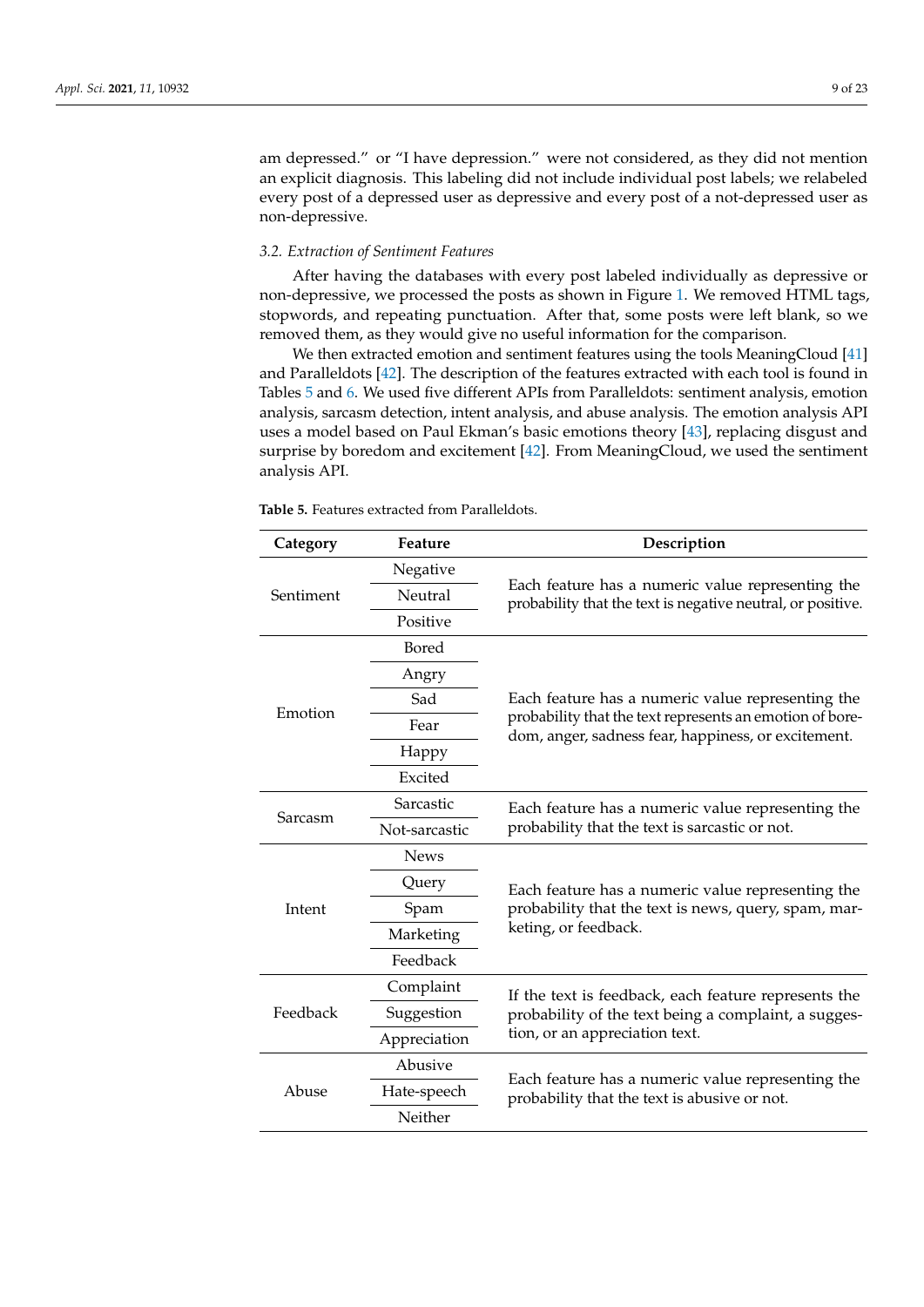<span id="page-9-0"></span>

removed them, as they would give no useful information for the comparison.

Figure 1. Flowchart of the process followed to obtain the representations used in the experimentation.

features in this representation are numerical and can take values from  $0$  to 1; the sum of features in the same attenuation and to  $\alpha$ leldots features with 23 different features, including the length of the post in words. The features in the same category is equal to one. We built three different representations. The first representation contains only Paral-

The second representation contains only MeaningCloud features with 6 features, including the length of the post in words.

The third representation contains all features from both Paralleldots and Meanincloud with a total of 28 features, 22 of which are numerical and 5 which are nominal.

<span id="page-9-1"></span>

| Feature      | Description                                                                                            | <b>Possible Values</b>   |
|--------------|--------------------------------------------------------------------------------------------------------|--------------------------|
|              |                                                                                                        | P+ (strong positive).    |
|              |                                                                                                        | P (positive).            |
|              | A nominal value representing the                                                                       | NEU (neutral).           |
| score_tag    | polarity of the text.                                                                                  | N (negative).            |
|              |                                                                                                        | N+ (strong negative).    |
|              |                                                                                                        | NONE (without polarity). |
|              | Whether there is agreement between the                                                                 | AGREEMENT (A).           |
| Agreement    | polarity of the different elements in the<br>text or not.                                              | DISAGREEMENT (D).        |
|              | A nominal value that represents                                                                        | OBJECTIVE (O)            |
| Subjectivity | whether the text has subjectivity marks<br>or not.                                                     | SUBJECTIVE (S).          |
|              | A nominal value that represents whether                                                                | IRONIC (I)               |
| Irony        | the text has irony marks or not.                                                                       | NONIRONIC (NI)           |
| Confidence   | A numeric value representing confidence<br>associated with the sentiment analysis<br>done by the tool. | $0 - 100$                |

**Table 6.** Features extracted from MeaningCloud.

#### 3.3. Classifier *3.3. Classifier*

For the three previously explained representations, we used PBC4cip, a contrast pattern-based classifier that addresses class imbalance problems [\[44\]](#page-21-18).

A contrast pattern is a pattern that describes a proportion or objects inside a class that<br>differs significantly from other classes. Contrast patterns are a way of making a classifier  $326$  including the post including the post in words. A contrast pattern is a pattern that describes a proportion of objects inside a class that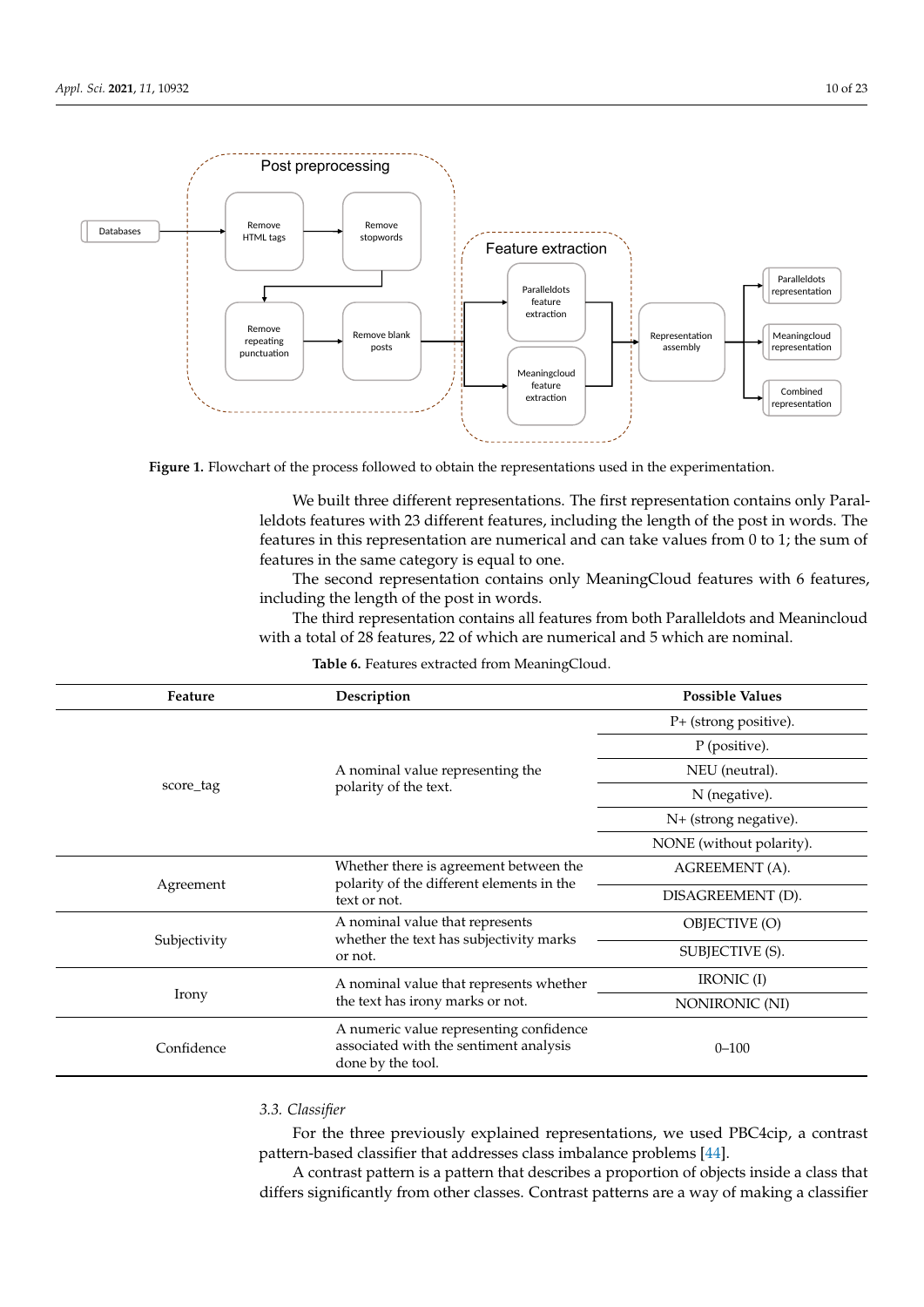explainable. This is because they can be interpreted in natural language and provide a model that is easy to understand for human experts in the field of the problem being solved [\[45\]](#page-21-19). Contrast patterns are used for the resolution of tasks, such as bot detection [\[45\]](#page-21-19), masquerader detection [\[46\]](#page-21-20), image processing [\[47\]](#page-21-21), medical diagnosis [\[48](#page-21-22)[,49\]](#page-21-23), and fraud detection [\[50\]](#page-21-24). Moreover, they are proven to be a more accurate model than other state-ofthe-art models in certain problem resolutions [\[44,](#page-21-18)[45,](#page-21-19)[51,](#page-21-25)[52\]](#page-21-26).

PBC4cip (pattern-based classifier for class imbalance problems) is a classifier based on contrast patterns designed to deal with class imbalance problems. Its main goal is to avoid the model's bias toward the most supported class by extracting a weight during the training phase. It then uses the weighting obtained in the training phase to balance the classes by rewarding the minority class by its low support and punishing the majority class by its higher support [\[44\]](#page-21-18).

We used a Random Forest miner by using Twoing as a splitting measure for the decision trees. Due to the time-consuming nature of hyperparamenter optimization and the fact that we used multiple representations and databases, we based our decision on an extensive experimentation, where Twoing was shown to be the recommended measure to build C4.5 decision trees [\[53\]](#page-21-27).

### *3.4. State-of-the-Art Models*

To compare the results with state-of-the art models fairly and precisely, we reproduced some of the models found in the literature. For every database, we extracted every representation, giving a total of 25 feature spaces. The representations extracted are described in detail in the following subsections.

#### 3.4.1. Ensemble of Handcrafted Features and BOWs

The first representation we obtained is the one described in [\[16\]](#page-20-15), which is the best representation of the database LOSADA2016. For all databases and for each post, we extracted the features described in Section [2.1.2.](#page-2-1) That is, the linguistic metadata and the three different BOWs with their correspondent weighting scheme. We then fed every representation individually to a different logistic regression classifier. Each classifier had its own class weighting defined. For the classifiers fed with the handcrafted features and the second BOW, the weights were *non\_depressed* =  $\frac{1}{3}$  and *depressed* =  $\frac{2}{3}$ . For the classifier fed with the first BOW the weights were*non\_depressed* =  $\frac{1}{7}$  and *depressed* =  $\frac{6}{7}$ . For the classifier fed with the third BOW, the weights were *non\_depressed* =  $\frac{1}{5}$  and *depressed* =  $\frac{4}{5}$ . These weights were used, due to imbalanced class distribution to increase the cost of false negatives, as stated in the paper. The result of this classification was the unweighted mean of the four probabilities calculated by the models.

#### 3.4.2. Ensemble of BOWs

The second representation uses the same operations defined in Section [2.1.2](#page-2-1) to extract three weighted BOWS. For the first BOW, we used the raw term frequency and information gain as local and global weights, respectively. For the second BOW, we used augmented term frequency and inverse document frequency. For the third BOW, we used logarithmic term frequency and relevance frequency [\[22\]](#page-20-19). Each BOW was fed to a different logistic regression classifier with class weight as *non\_depressed* =  $\frac{1}{3}$  and *depressed* =  $\frac{2}{3}$  for the three classifiers. The result was the unweighted mean of the three probabilities calculated by the models.

# 3.4.3. Parser Tree

The third representation [\[36\]](#page-21-10) consists of the following features:

**First person pronoun ratio**: the number of first pronouns (I, me, my, mine, or myself) per number of words in the post.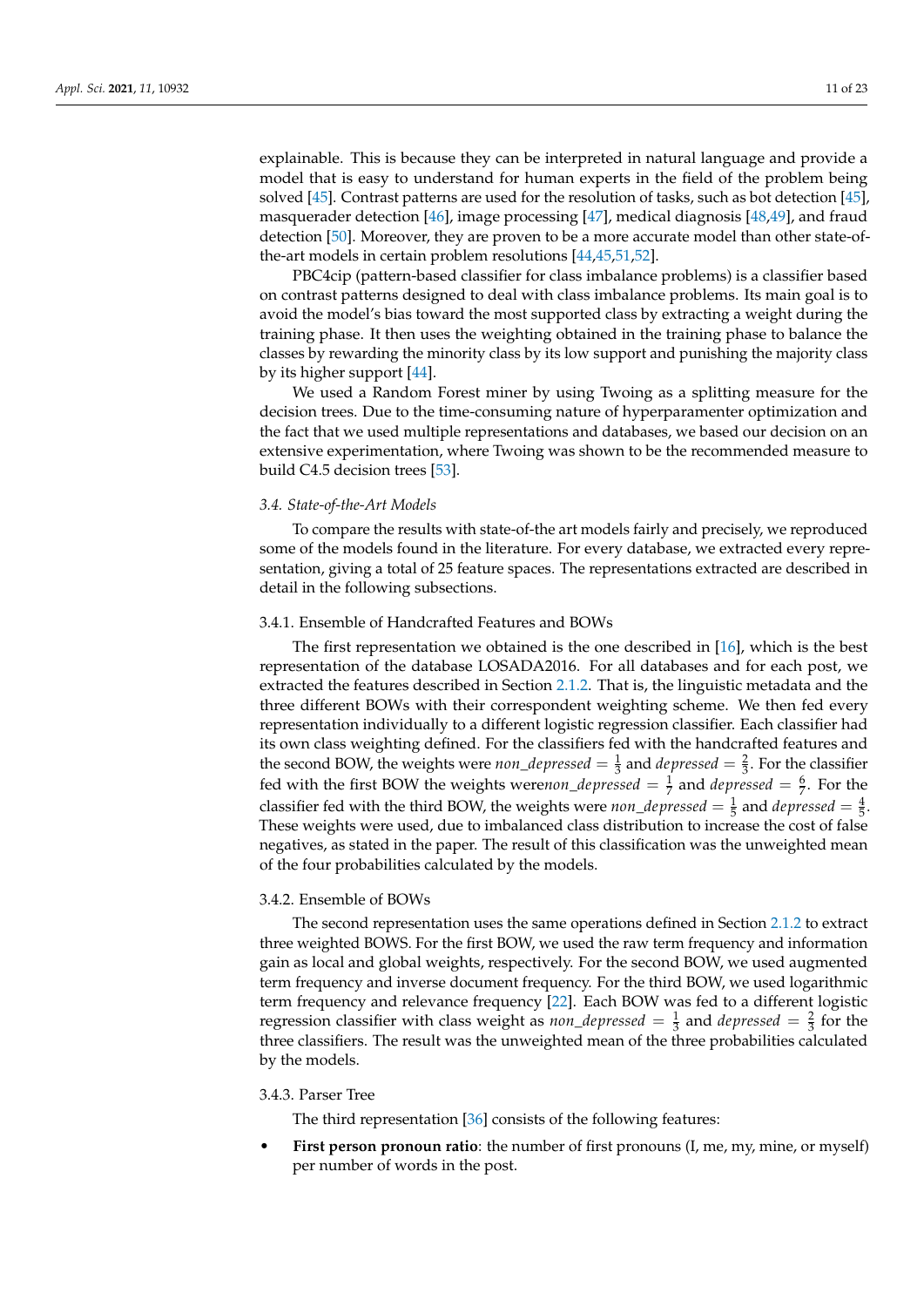- **LabMT**: whether or not there is a match with the words in the Language Assessment by Mechanical Turk, a database of words with happiness and internet usage scores [\[54\]](#page-22-0).
- **Height of dependency parse tree**: a measure of readability, with the height being proportional to the readability of the text.
- **Maximum length of verb phrase**: the length of the longest verb phrase in the post.
- **Number of pronouns**: including personal (I, me, he, him, etc.), possessive (mine, yours, etc.), reflexive (myself, themselves, etc.), demonstrative (this, that, etc.), interrogative (what, who, which, etc.), and relative (whom, that, which, etc.).
- **Number of sentences**.
- **Number of definite articles**: the definite article "the".

We extracted the features of dependency parse tree, number of pronouns, sentences and definite articles with the help of the Stanford CoreNLP Natural Language Processing Toolkit [\[55\]](#page-22-1). For this representation, we used a Random Forest classifier with no weighting or any extra configuration since it was not specified in the original paper [\[36\]](#page-21-10).

#### 3.4.4. VAD and Topics

The fourth representation [\[37\]](#page-21-11) includes the following features:

- **VAD features**: valence, arousal, and dominance features using the Affective Norms for English Words database [\[56\]](#page-22-2).
- **Topic-level distribution**: 25 features extracted with a unsupervised latent Dirichlet allocation model.
- **Antidepressants**: average number of antidepressants names mentioned according to a lexicon extracted from the Wikipedia page of antidepressants [\(https://en.wikipedia](https://en.wikipedia.org/wiki/List_of_antidepressants) [.org/wiki/List\\_of\\_antidepressants](https://en.wikipedia.org/wiki/List_of_antidepressants) accessed on 2 December 2020).
- **Depression symptoms**: appearance of keywords of the nine groups of symptoms of depression described in the Diagnostic and Statistical Manual of Mental Disorders [\[5\]](#page-20-4). The lexicon we used for the extraction of these features is described in [\[57\]](#page-22-3).

For this representation, we used a Naive Bayes model. We did not add any extra configuration to the model because it was not specified by the original paper [\[37\]](#page-21-11).

# 3.4.5. BOW

The fifth and last representation is described in [\[58\]](#page-22-4); it consists of a classic tf-idf BOW, that is, a BOW that uses raw term frequency as the local weight and inverse document frequency as the global weight. For this representation, we used Ada boost since it was the one that performed the best in [\[58\]](#page-22-4). We did not give the model extra configuration since it was not specified in the original paper.

#### *3.5. Data Partitioning*

For every representation discussed above, we performed a distribution optimally balanced stratified cross validation (DOB-SCV) partitioning [\[59\]](#page-22-5), using the tool KEEL. KEEL is an open-source tool for developing experiments. It contains a specific module for imbalanced databases. This module is important in these problems since most of the databases found are imbalanced, due to the relative prevalence of depression and lack of diagnosis of this disease.

#### <span id="page-11-0"></span>**4. Results and Evaluation**

# *4.1. Metrics*

The metrics we used to assess the results are F1 score and AUC. There are multiple reasons for choosing these metrics for our model evaluation. The F1 score is the harmonic mean of precision and recall, which means that it assesses both measures [\[60\]](#page-22-6), given the following formulas: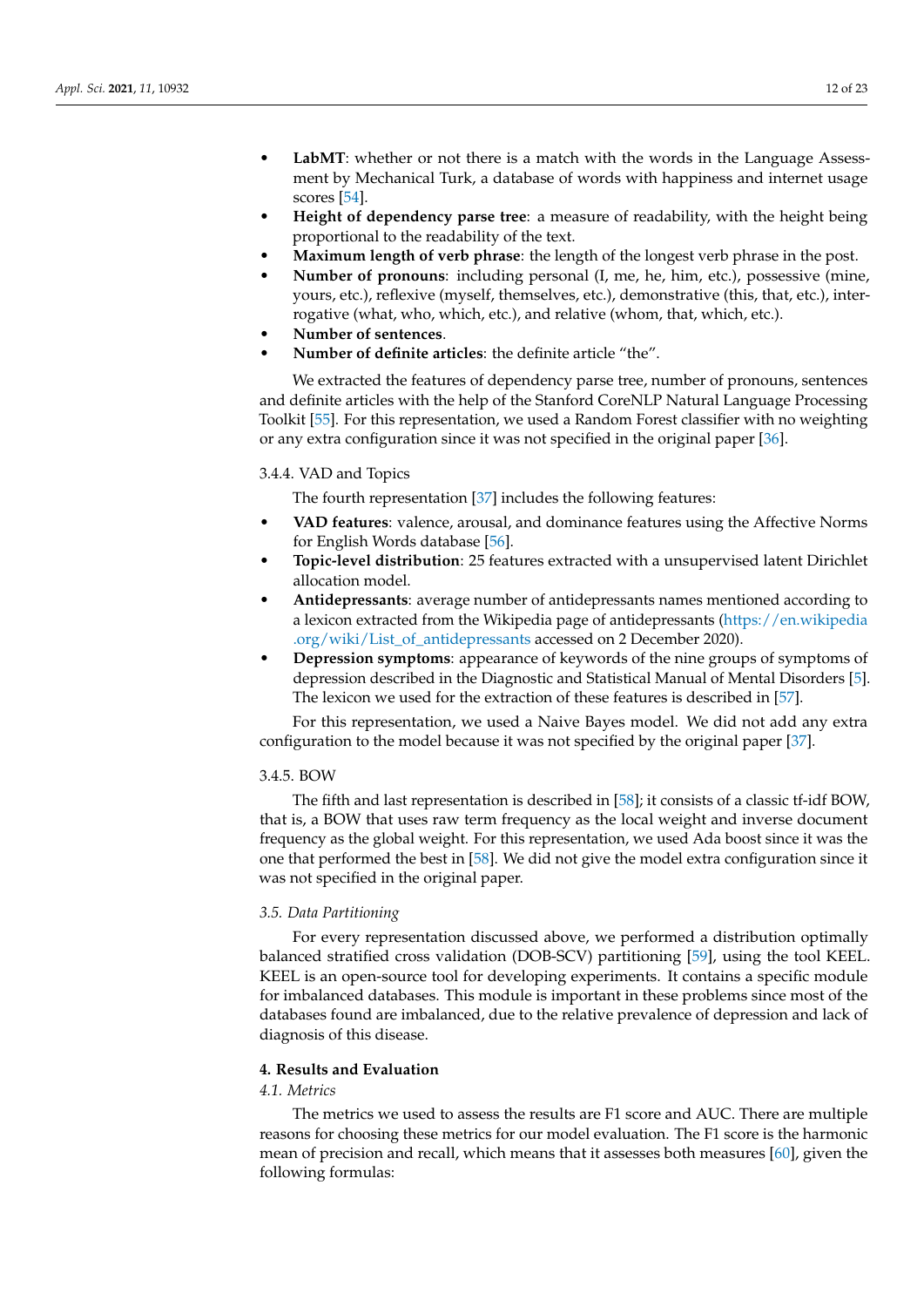$$
precision = \frac{TP}{TP + FP}
$$

$$
recall = \frac{TP}{TP + FN}
$$

where *TP* is the true positives, *FP* is the false positives, and *FN* is the false negatives. We have that *F1* is calculated by the following:

$$
F1 = 2 \cdot \frac{precision \cdot recall}{precision + recall}
$$

By doing so, the F1 score is an indicator of both quality and robustness.

On the other hand, "the AUC of a classifier is equivalent to the probability that the classifier will rank a randomly chosen positive instance higher than a randomly chosen negative instance" [\[61\]](#page-22-7). This can be calculated using the following formula:

$$
AUC = \frac{TN}{TN + FN} + \frac{TP}{TP + FP}
$$

where *TN* is the true negatives, *FN* is the false negatives, *TP* is the true positives, and *FP* is the false positives. This is important in this specific problem because of the importance of classifying correctly positive instances of depression.

#### *4.2. Proposed Representations*

The first comparison we performed was between the three different representations proposed in this paper. As seen in Figures [2](#page-13-0) and [3,](#page-13-1) the worst performing representation is Meaningcloud in both metrics. This representation allows obtaining an average F1 score of 0.5076, having the best performance with the database of Kaggle with an average performance of 0.8459. The worst performance of this metric was with the LOSADA2018 database with an average performance of 0.1390. For the AUC, the worst performance is given by the Meaningcloud representation, having its best average performance of 0.8562 with Kaggle and its worst average performance of 0.5 with LOSADA2018; the predictions were not better than random predictions.

On the other hand, the best F1 performance was achieved by the combined representation with an average performance of 0.6457 taking into consideration all the databases. The best performance is with the database Kaggle with an average performance of 0.9586. The representation that gives the best AUC performance is again the combined representation, with its best average performance of 0.9621 with Kaggle and its worst average performance of 0.7170 with LOSADA2018.

It is important to denote that the difference between the results of the combined and Paralleldots representations has no significant difference in the F1 score, according to a Wilcoxon signed-ranks test [\[62\]](#page-22-8), which gives a p-value of 0.1416. Nevertheless, it does present a significant difference in the AUC metric with a p-value of 0.02444.

We chose combined as the best representation, given the results, and used it as the point of comparison with other representations and classifiers.

After determining the best representation using PBC4cip, we used that representation to compare it with the results of other proposals. Since we only have results for three of the five databases using the LOSADA2016 and LOSADA2018 representation and classification technique, the results are divided into two sets. Figures [4](#page-14-0) and [5](#page-14-1) present the comparison between our representation and the representations of LOSADA2016 and LOSADA2018 for the available databases, which are CSSRS, DDVHSM, and Kaggle. Figures [6](#page-15-0) and [7](#page-16-0) present the comparison between our representation and the representations of Parser tree, VAD, and BOW tf-idf for all databases.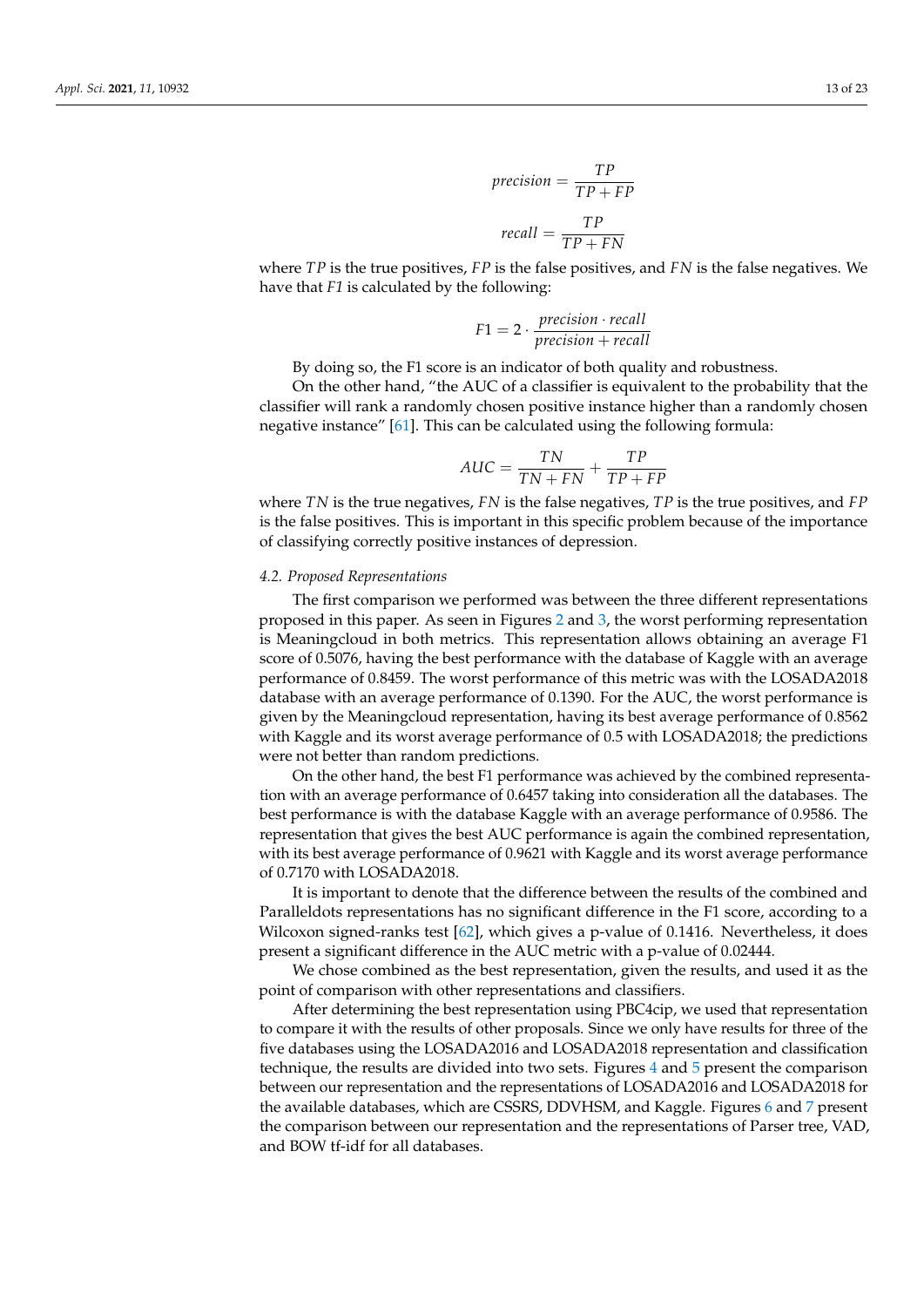<span id="page-13-0"></span>

Version October 12, 2021 submitted to *Appl. Sci.* 13 of 21

Figure 2. A comparison plot of the F1 score for the proposed sentiment-based representations using PBC4cip. using PBC4cip. using PBC4cip.

<span id="page-13-1"></span>

Figure 3. A comparison plot of the AUC for the proposed sentiment-based representations us-PBC4cip ing PBC4cip.

# $\mathcal{A}_{\mathcal{A}}$  the comparison between our representation and the representations of  $\mathcal{A}_{\mathcal{A}}$ <sup>465</sup> and BOW tf-idf for all databases. Figure 4 and Figure 5 present the comparison between <sup>464</sup> the comparison between our representation and the representations of Parser tree, VAD, *4.3. LOSADA Representations*

Figure 4 prese[nt](#page-14-0)s the available results of LOSADA2016 and LOSADA2018 representations. The three representation-classifier pairs perform better on the datasets DDVHSM PBC4cip performs better on DDVHSM and Kaggle with a mean performance of 0.9457 and 0.9586, respectively. On the other hand, the Ensemble of BOWs and Handcrafted features with logistic regression performs better on CSSRS with a mean performance of 0.6335. and Kaggle and have a lower performance on CSSRS. The combined representation with

As seen in Figure 5, the same pattern is repeated when using AUC as the metric for performance. Nevertheless, using AUC, the Ensemble of BOWs and Handcrafted features with logistic regression performs better on both CSSRS and DDVHSM with a mean performance of 0.7357 and 0.9470, respectively. This contrasts with PBC4cip, which has a mean performance of 0.72191061 and 0.9375.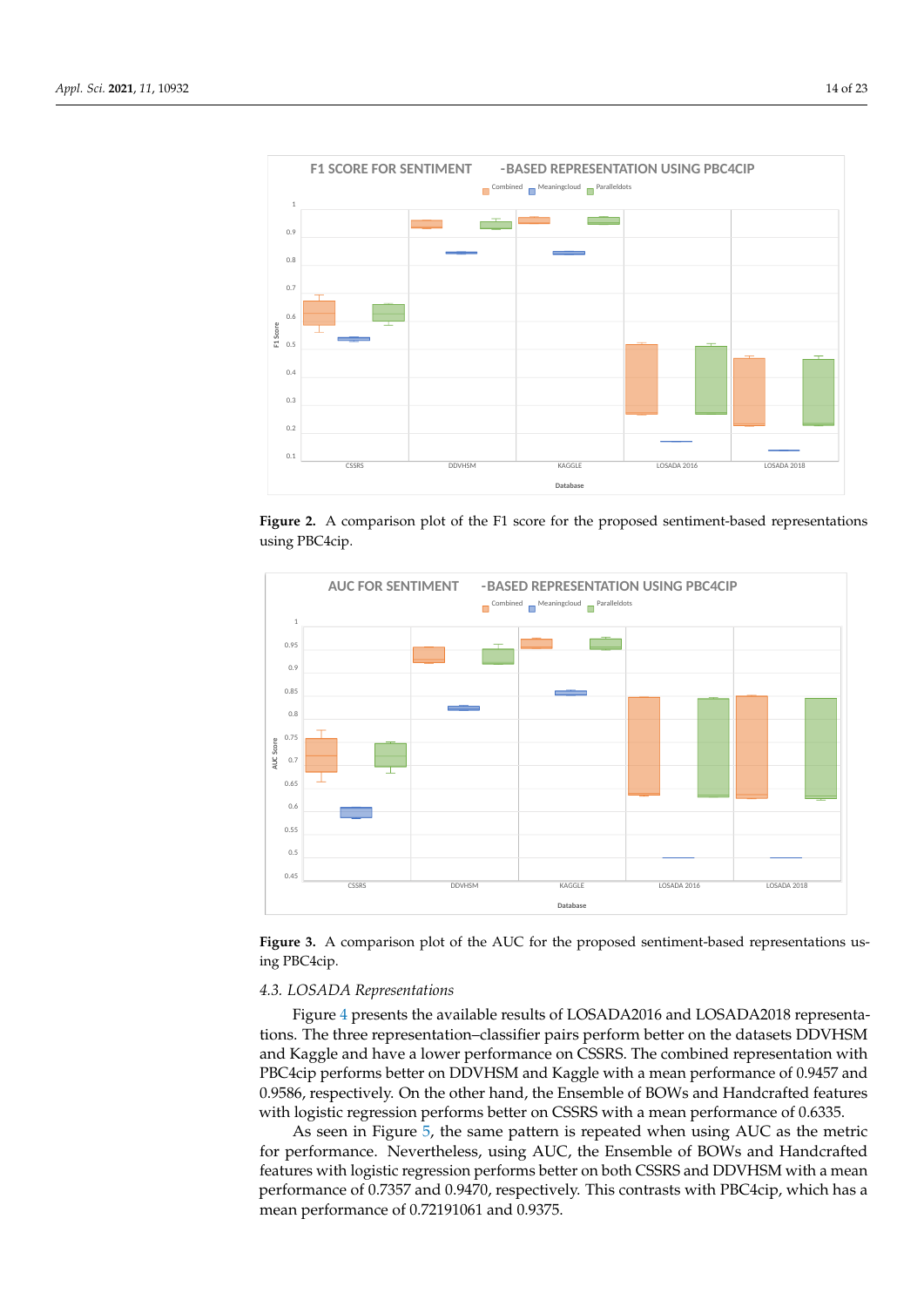<span id="page-14-0"></span>

 $\mathcal{A}^{\mathcal{A}}$  performance of 0.7357 and 0.9570 respectively. This contrast with PBC4cip with  $\mathcal{A}^{\mathcal{A}}$ 

 $4788$  with Logistic Regression performs better on both CSSRs and DDVHSM with a mean  $\sim$ 

Figure 4. A comparison plot of the F1 score for the best proposed representation using PBC4cip, and and the available representations from Losada's databases. the available representations from Losada's databases. and the available representations from Losada's databases.

<span id="page-14-1"></span>

Figure 5. A comparison plot of the AUC for the best proposed representation using PBC4cip, and the the available representations from Losada's databases. available representations from Losada's databases.

# <sup>481</sup> *4.4. Other Models* <sup>481</sup> *4.4. Other Models 4.4. Other Models*

As seen in Figure 6, [for](#page-15-0) both LOSADA2016 and LOSADA2018 databases, the VAD representation with Naive Bayes classification presents the worst performance in F1 score. On the other hand, for the DDVHSM database, it presents the best performance. For the CSSRS and Kaggle database, the tf-idf BOW using Ada Boost classification presents the worst performance but has a better performance in the LOSADA2016 and LOSADA2018 databases. For all databases except DDVHS, the best performance is given by the sentimentbased representation with PBC4cip.

Figure [7](#page-16-0) shows that for AUC, VAD features using Naive Bayes classification present the worst performance for LOSADA2016 and LOSADA2018. It also shows that it has a higher performance in CSSRS, DDVHSM, and Kaggle databases, having the best performance in DDVHSM. The parser tree representation with Random Forest classification presents a similar performance in all databases in comparison with its counterparts.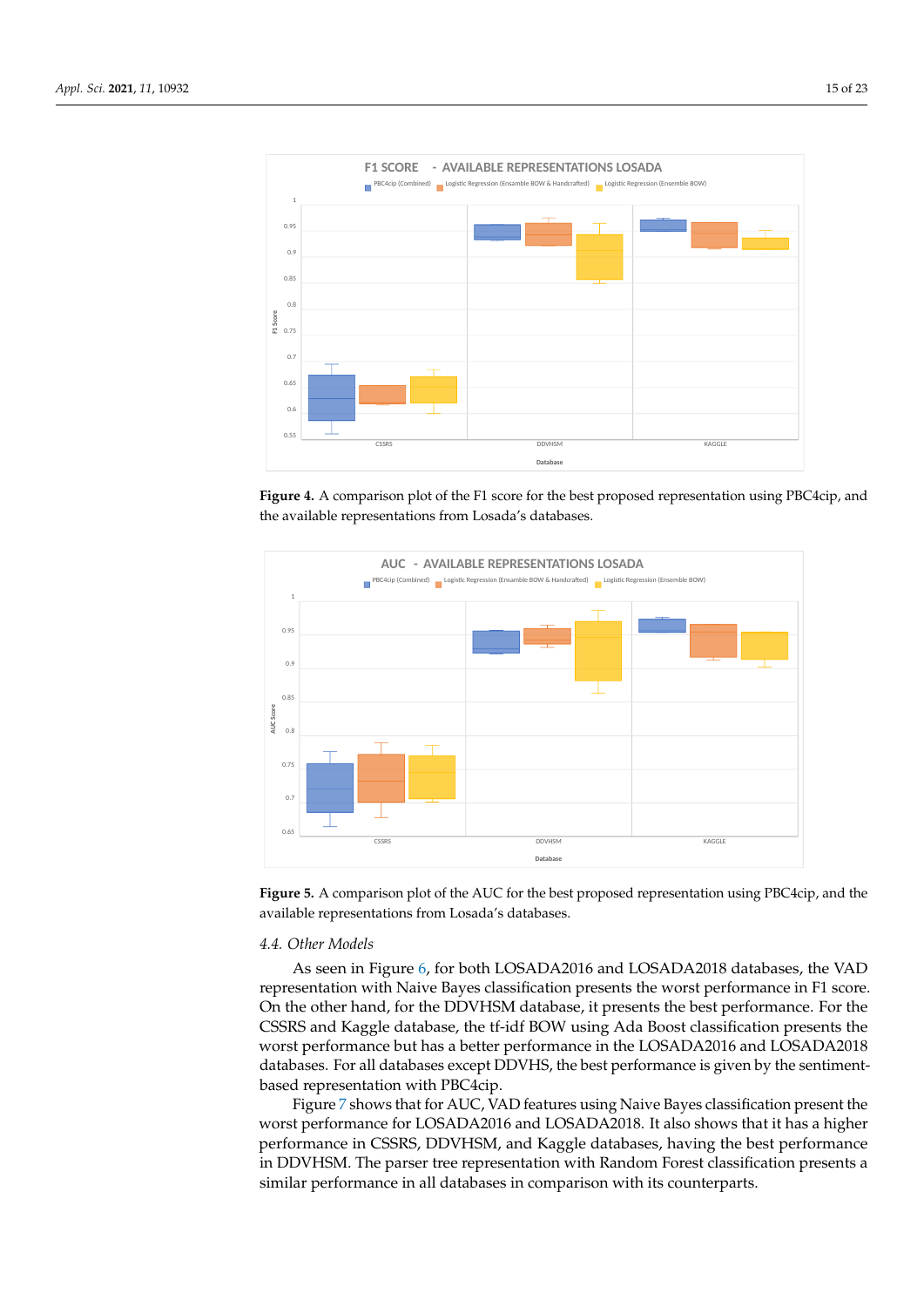<span id="page-15-0"></span>

 $491$  has a higher performance in  $C$ 

As we have stated before, for all databases except DDVHSM, the best performance is given by sentiment-based representation with PBC4cip. As we have stated before, for all databases except DDVHSM, the best  $\mathsf{p}$ 

**Figure 6.** A comparison plot of the F1 score for the best proposed representation using PBC4cip, Figure 6. A comparison plot of the F1 score for the best proposed representation using PBC4cip, and other classifiers found in the literature.

# *4.5. Wilcoxon Test*

nominal values [\[63\]](#page-22-9). the same models or subjects are assessed under more than one different condition. It is different classifiers or not. We used this test because it is recommended in cases where After obtaining and visually comparing the results, we performed a Wilcoxon signedranks test [\[62\]](#page-22-8) to assess whether there is a significant difference between the results of the also recommended when what is being assessed is the definite numeric scores instead of

value of  $|D|$  is number 1, and the highest value of  $|D|$  is number *n*, where *n* is the number After that, we have to rank the absolute values of *D* in ascending order, that is, the smallest hypothesis  $H_1 : M_1 \neq M_2$ , where  $M_1$  and  $M_2$  are the datasets that are being compared. We The Wilcoxon signed rank test has a null hypothesis  $H_0$  :  $M_1 = M_2$  and an alternative first have to subtract the values of one dataset from the other dataset, that is,  $D = M_1 - M_2$ . of values in the datasets.

**Database** obtaining *T*−. We obtain the Wilcoxon statistic using the following formula: We then add all the positive values of *D* obtaining  $T_+$  and all the negative values of *D* 

$$
W_{stat}=min(T_-,T_+)
$$

We obtain the Wilcoxon critical value *Wcrit* using the Wilcoxon signed-ranked test quantiles table. After that, we compare *Wcrit* and *Wstat*. If *Wstat* < *Wcrit*, then we reject the null hypothesis, meaning that there is a statistical difference between the datasets. On the other hand, if  $W_{stat} > W_{crit}$ , we accept the null hypothesis, meaning that there is no statistical difference between the datasets.

Table [7](#page-17-1) shows the mean of the scores obtained by each model per database. The values used for the Wilcoxon test were the results obtained per partition, for each database.

Table [8](#page-17-2) shows the results obtained from the test. When comparing the models, we could see that the logistic regression classifier together with the Ensemble of BOWs and Handcrafted features performed better on some databases. Nevertheless, according to the Wilcoxon test performed, there is no significant difference between the F1 score and AUC of the sentiment-based representation together with PBC4cip. The results also show that there are classifiers and representations with which there is a significant difference. However, the difference proves an advantage of using sentiment-features with PBC4cip over the other classifiers. Moreover, PBC4cip provided patterns that explain the decisions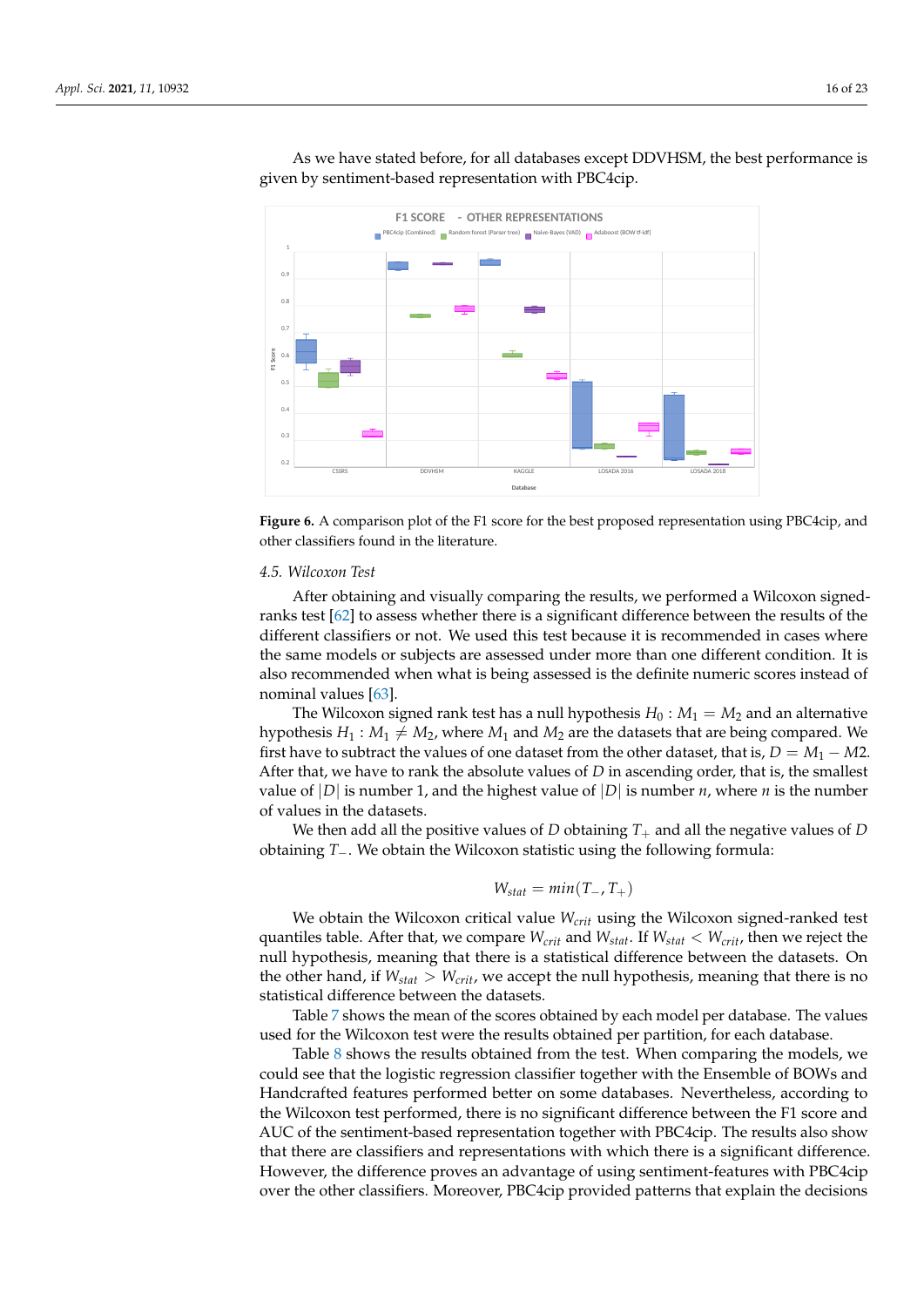<span id="page-16-0"></span>

taken by the classifiers. The features that are taken more into consideration by the model to classify a social media post as depressive or not depressive are as follows:

CSSRS DDVHSM KAGGLE LOSADA 2016 LOSADA 2018

**Figure 7.** A comparison plot of the AUC for the best proposed representation using PBC4cip, and **Figure 7.** A comparison plot of the AUC for the best proposed representation using PBC4cip, and other classifiers found in the literature. other classifiers found in the literature.

- The emotions of sadness, excitement, anger, and boredom in the text.
- The polarity of the text, especially whether the text is neutral or not.
- The subjectivity of the text.

**Table 7.** Mean F1 and AUC scores for each model tested.

| Model                                                   | <b>Database</b> | <b>Scores</b> |            |  |
|---------------------------------------------------------|-----------------|---------------|------------|--|
|                                                         |                 | F1            | <b>AUC</b> |  |
|                                                         | <b>CSRRS</b>    | 0.6335        | 0.7357     |  |
| Logistic Regression (Ensemble BOW and Hand-<br>crafted) | <b>DDVHSM</b>   | 0.9433        | 0.9470     |  |
|                                                         | Kaggle          | 0.9428        | 0.9438     |  |
|                                                         | <b>CSRRS</b>    | 0.6469        | 0.7395     |  |
| Logistic Regression (Ensemble BOW)                      | <b>DDVHSM</b>   | 0.9026        | 0.9302     |  |
|                                                         | Kaggle          | 0.9236        | 0.9376     |  |
|                                                         | <b>CSRRS</b>    | 0.5231        | 0.6568     |  |
|                                                         | <b>DDVHSM</b>   | 0.7611        | 0.7115     |  |
| Random Forest (parser-tree)                             | Kaggle          | 0.6149        | 0.6606     |  |
|                                                         | LOSADA2016      | 0.2797        | 0.6815     |  |
|                                                         | LOSADA2018      | 0.2545        | 0.6771     |  |
|                                                         | <b>CSRRS</b>    | 0.5740        | 0.6810     |  |
|                                                         | <b>DDVHSM</b>   | 0.9553        | 0.9502     |  |
| Naive-Bayes (VAD and Topics)                            | Kaggle          | 0.7853        | 0.8011     |  |
|                                                         | LOSADA2016      | 0.2392        | 0.6247     |  |
|                                                         | LOSADA2018      | 0.2097        | 0.6404     |  |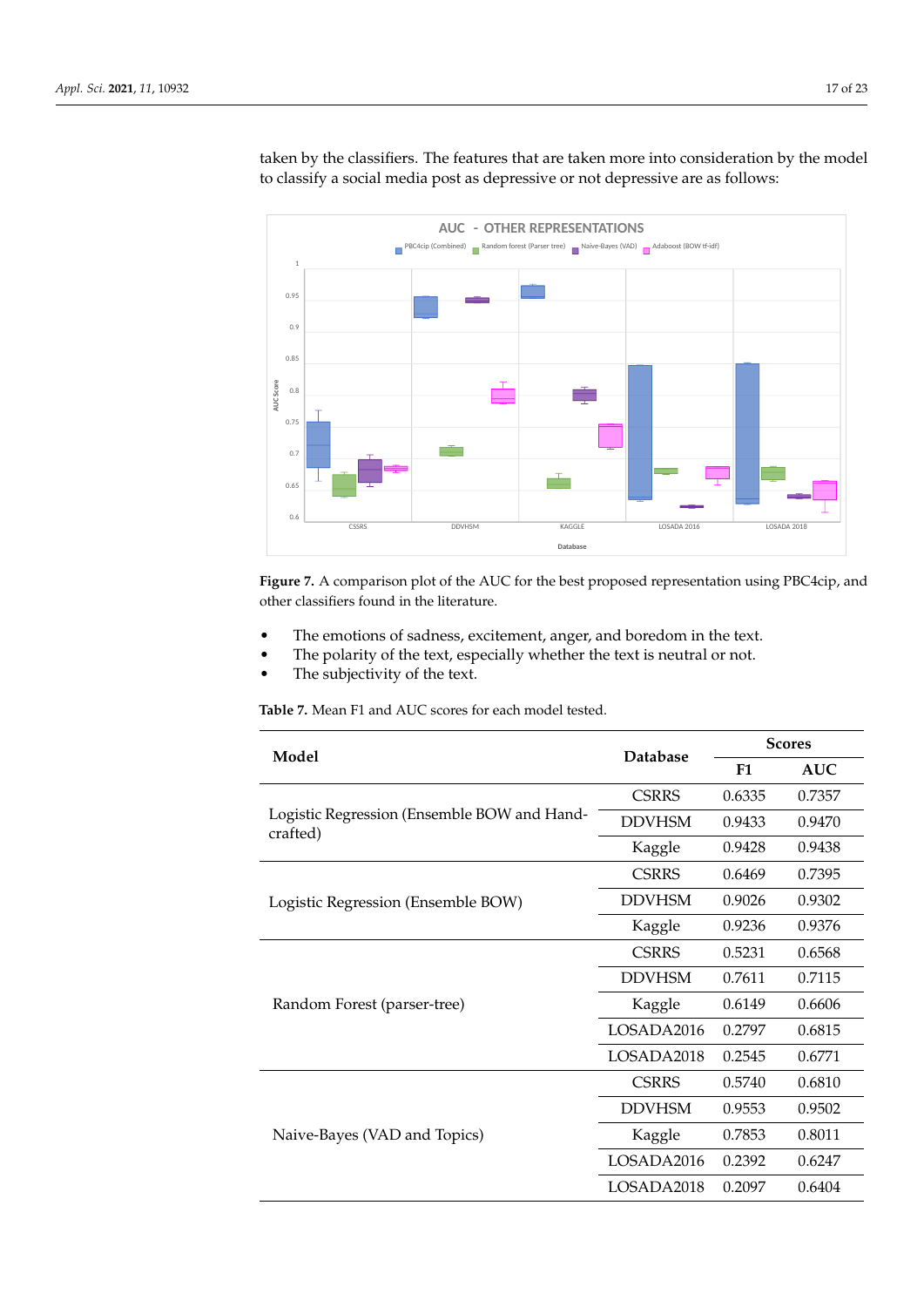| Model               | <b>Database</b> | <b>Scores</b> |            |
|---------------------|-----------------|---------------|------------|
|                     |                 | F1            | <b>AUC</b> |
|                     | <b>CSRRS</b>    | 0.3218        | 0.6848     |
|                     | <b>DDVHSM</b>   | 0.7893        | 0.7983     |
| AdaBoost (BOW)      | Kaggle          | 0.5371        | 0.7392     |
|                     | LOSADA2016      | 0.3505        | 0.6793     |
|                     | LOSADA2018      | 0.2585        | 0.6523     |
|                     | <b>CSRRS</b>    | 0.6298        | 0.7219     |
|                     | <b>DDVHSM</b>   | 0.9457        | 0.9375     |
| PBC4-cip (combined) | Kaggle          | 0.9586        | 0.9621     |
|                     | LOSADA2016      | 0.3694        | 0.7212     |
|                     | LOSADA2018      | 0.3250        | 0.7190     |

<span id="page-17-1"></span>**Table 7.** *Cont*.

<span id="page-17-2"></span>**Table 8.** Wilcoxon signed-ranks test, comparing the classification results of our proposal against the remaining tested popular state-of-the-art proposals.

| Model 1                | Model 2                           | Measure    | Sum. Pos.<br>Ranks | Sum. Neg.<br>Ranks | Mean Diff. | Z-Value   | <i>v</i> -Value | Signif. |
|------------------------|-----------------------------------|------------|--------------------|--------------------|------------|-----------|-----------------|---------|
|                        | Logistic Regression               | F1         | 62                 | 58                 | 0.19       | $-0.1136$ | 0.9124          | No      |
|                        | (Ensemble BOW<br>and Handcrafted) | <b>AUC</b> | 54                 | 66                 | 0.08       | $-0.3408$ | 0.7279          | No      |
|                        | Logistic Regression               | F1         | 94                 | 26                 | 0.19       | $-1.9311$ | 0.0536          | No      |
| PBC4-cip<br>(combined) | (Ensemble BOW)                    | <b>AUC</b> | 67                 | 53                 | 0.13       | $-0.3976$ | 0.6892          | No      |
|                        | Random Forest                     | F1         | 305                | 20                 | 0.08       | $-3.8342$ | 0.0001          | Yes     |
|                        | (parser-tree)                     | <b>AUC</b> | 296                | 29                 | 0.13       | $-3.5921$ | 0.0003          | Yes     |
| Naive-Bayes            |                                   | F1         | 301                | 24                 | 0.11       | $-3.7266$ | 0.0002          | Yes     |
|                        | (VAD and Topics)                  | <b>AUC</b> | 261                | 64                 | 0.16       | $-2.6503$ | 0.0080          | Yes     |
|                        |                                   | F1         | 215                | 110                | 0.04       | $-1.4126$ | 0.1585          | No      |
|                        | AdaBoost (BOW)                    | <b>AUC</b> | 127                | 108                | 0.1        | $-1.4664$ | 0.1416          | No      |

#### <span id="page-17-0"></span>**5. Interpretation of Patterns**

Table [9](#page-18-0) shows examples of the contrast patterns obtained by the model, as well as their support for the depressive and non-depressive class. These patterns can be interpreted in natural language, this interpretation can be found in Table [10.](#page-18-1)

Patterns show that depressive tweets tend to have a higher probability of containing text representing sadness, anger and boredom and a lower probability of containing text representing excitement, happiness, or a positive polarity. Moreover, depressive posts can be identified by the lack of excitement and happiness more than by the presence of sadness or anger. The contrast patterns obtained show that for 40% of depressive posts, and over 0% of the non-depressive posts, the feelings of excitement and happiness do not go higher than 0.05. On the other hand, the levels of sadness, anger and boredom can vary from 0.02 upwards. Polarity is also important, as positive polarity is linked to 65% of the non-depressive posts and only 20% of the depressive posts. Nevertheless, neutral polarity is linked to both depressive and non-depressive posts. The patterns also showed that non-depressive posts contain more sarcasm (a probability higher than 0.52) than depressive posts. In addition, the posts are objective for 26% of the depressive posts in contrast with 0% of the non-depressive posts.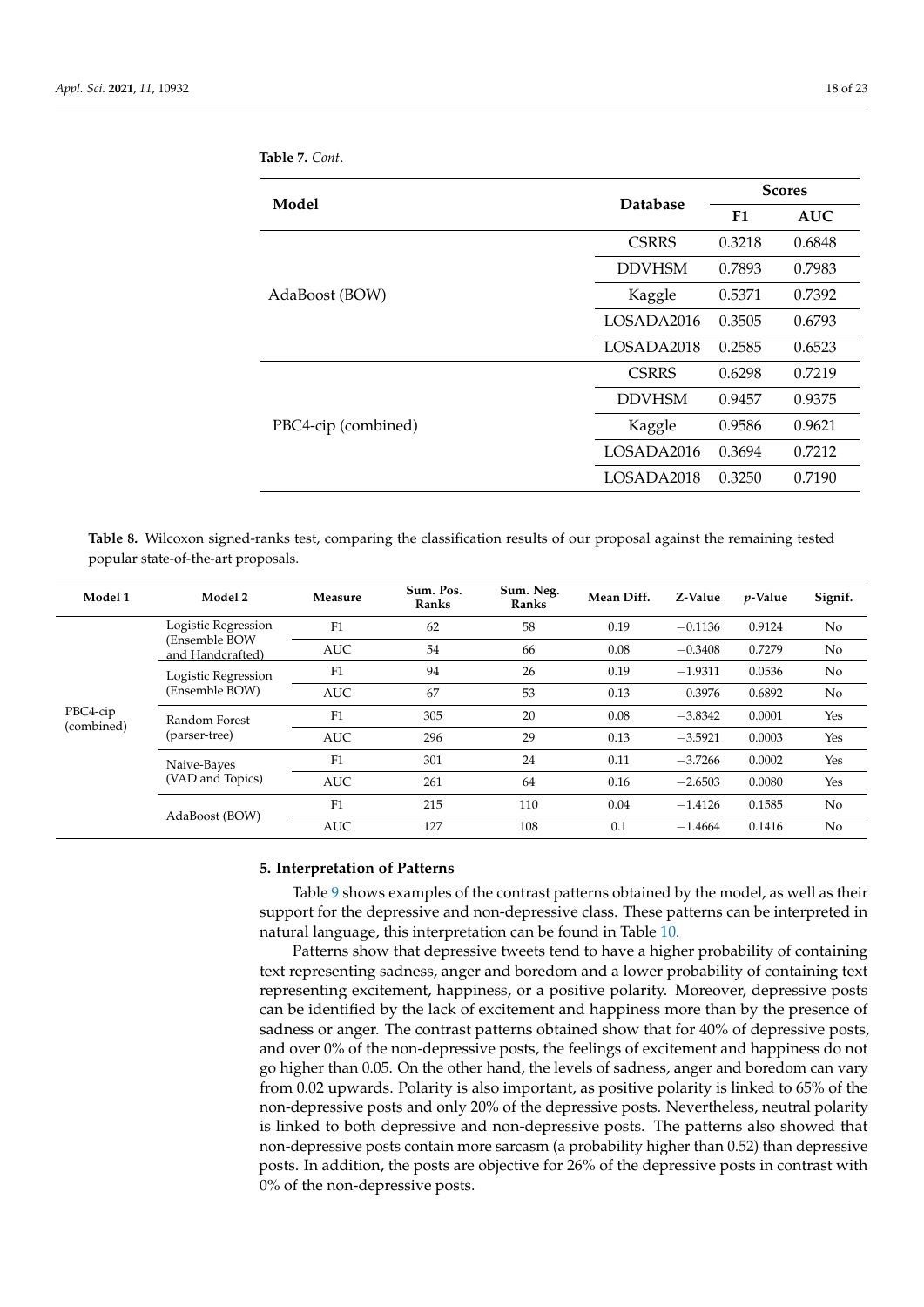<span id="page-18-0"></span>

|                |                                                                                                                                  |                  | Support                  |
|----------------|----------------------------------------------------------------------------------------------------------------------------------|------------------|--------------------------|
| ID             | Pattern                                                                                                                          | Depressive       | <b>Not</b><br>Depressive |
| $P_1$          | Sad > 0.14 & Excited $\leq$ 0.08 & Angry > 0.02 & Polarity<br>$\neq$ 'P' & Bored $\leq$ 0.72 & Happy $\leq$ 0.05                 | 0.4              | $\theta$                 |
| P <sub>2</sub> | Abusive > 0.49 & Positive $\leq$ 0.23 & Excited $\leq$ 0.16 &<br>Negative $> 0.66$ & Happy $\leq 0.05$                           | 0.32             | $\theta$                 |
| $P_3$          | Happy $\leq 0.09$ & Positive $\leq 0.30$ & Polarity $\neq$ 'NONE' &<br>Sad > 0.03 & Complaint > 0.44 & Hate_Speech $\leq 0.01$   | 0.3              | $\Omega$                 |
| $P_4$          | Marketing $\leq 0.01$ & Polarity $\neq$ 'P' & Positive $\leq 0.18$ &<br>Abusive $> 0.92$ & Happy $\leq 0.05$                     | 0.29             | $\theta$                 |
| $P_5$          | Sad > 0.14 & Complaint > 0.19 & Query $\leq$ 0.20 & Neu-<br>tral $\leq$ 0.33 & Spam $\leq$ 0.43 & Happy $\leq$ 0.09              | 0.29             | $\theta$                 |
| $P_6$          | Positive $\leq 0.27$ & Neither $\leq 0.54$ & Happy $\leq 0.07$                                                                   | 0.29             | $\theta$                 |
| $P_7$          | Complaint > 0.42 & Happy $\leq$ 0.07 & Polarity $\neq$ 'NONE'<br>& Hate_Speech $\leq 0.01$                                       | 0.29             | $\theta$                 |
| $P_8$          | Positive $\leq 0.24$ & Marketing $\leq 0.01$ & Negative $> 0.60$<br>& Excited $\leq 0.03$                                        | 0.28             | $\theta$                 |
| P <sub>9</sub> | Neutral > 0.46 & Not-Sarcastic $\leq$ 0.73 & Sarcastic > 0.29<br>& Negative $\leq 0.26$                                          | 0                | 0.21                     |
| $P_{10}$       | Sad $\leq$ 0.29 & Polarity $\neq$ 'NEU' & News $\leq$ 0.28 & Nega-<br>tive $\leq$ 0.22 & Query $\leq$ 0.17 & Excited $\leq$ 0.42 | $\boldsymbol{0}$ | 0.21                     |

**Table 9.** Example of contrast patterns obtained, showing the support for depressed and not depressed posts.

**Table 10.** Explanation in natural language of example patterns in Table [9.](#page-18-0)

<span id="page-18-1"></span>

| ID             | Interpretation in Natural Language of Extracted Patterns                                                                                                                                                                               |
|----------------|----------------------------------------------------------------------------------------------------------------------------------------------------------------------------------------------------------------------------------------|
| $P_1$          | Depressive posts have at least a minimum amount of sadness and anger, almost no excitement or happiness,<br>a polarity that is either negative or neutral, and up to a medium high level of boredom.                                   |
| P <sub>2</sub> | Depressive posts have at least a medium high level of negativity and a medium low level of abusive content,<br>at most a low level of positivity, and almost no excitement or happiness.                                               |
| $P_3$          | Depressive posts have almost no happiness or hate speech, at most a low level of positivity, a polarity that<br>is either positive or negative, at least a minimum amount of sadness and at least a medium-low level of<br>complaints. |
| $P_4$          | Depressive posts have almost no intent of marketing, positivity, or happiness, a polarity that is either negative<br>or neutral and at least a high level of abusive content.                                                          |
| $P_5$          | Depressive posts have at least a minimum amount of sadness and complaints, at most a medium low level of<br>intent of spam and neutrality, at most a medium low level of query intent, and almost no happiness.                        |
| $P_6$          | Depressive posts have at most a low level of positivity and a medium level of not-abusive and not-hate-speech<br>content, and almost no happiness.                                                                                     |
| $P_7$          | Depressive posts have at least a medium-low level of complaints, a polarity that is either positive or negative,<br>and almost no happiness or hate-speech content.                                                                    |
| $P_8$          | Depressive posts have at most a low level of positivity, almost no intent of marketing or excitement, and at<br>least a medium-high level of negativity.                                                                               |
| $P_{9}$        | Not depressive posts have at least a medium low level of neutrality and a low level of sarcasm, and at most a<br>medium-high level of not-sarcastic content and a low level of negativity.                                             |
| $P_{10}$       | Not depressive posts have at most a low level of sadness, negativity, and intent of news or query, a polarity<br>either positive or negative, and at most a medium-low level of excitement.                                            |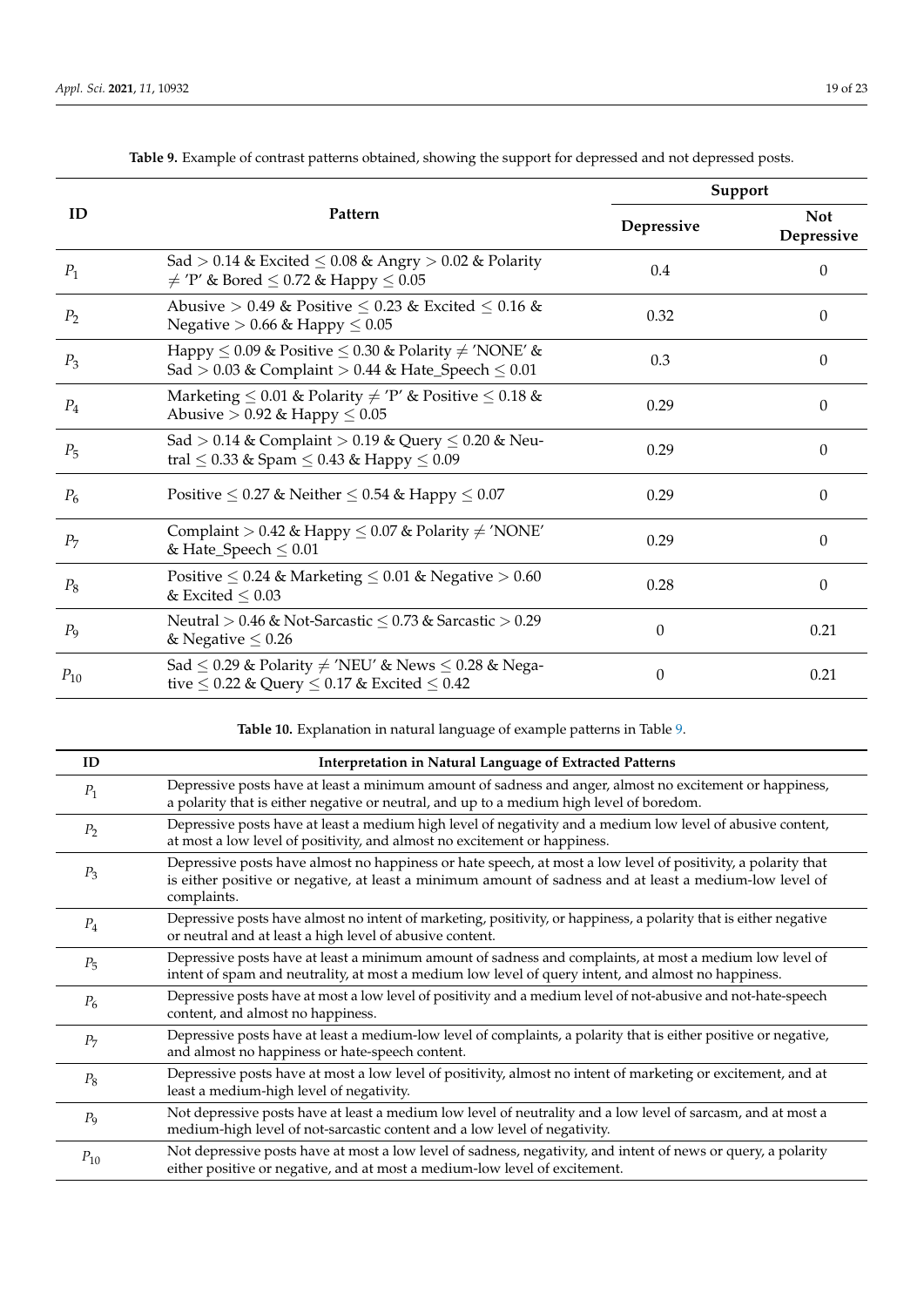#### <span id="page-19-0"></span>**6. Conclusions and Future Work**

Depression detection has become an essential task, as it has multiple risks to individuals, society, and economics. Due to the lack of specialists per patients, this task has become difficult and has escalated, becoming a global problem. Since there is a link between language and signs of depression, social media is used to detect depression, using users' posts. The literature shows that most of these solutions provide a representation of text using objective features, such as the number of pronouns, the count of a certain word, or the use of certain phrases inside the text.

However, as far as we know, state-of-the-art proposals do not provide their result in a language close to the human expert, which is essential for helping decision makers in the application area. Hence, in this paper, we proposed a new representation of the text based on sentiment analysis and emotions to provide an understandable representation, allowing to discriminate depressive and non-depressive posts in a language close to that of human experts. The aim was to provide experts the information of social media to aid in the diagnosis of users, who may not know they have depression. We also proposed an understandable model based on our representation and pattern-based classification, obtaining both an understandable and accurate model for human experts.

Our proposed model outperforms most of the other five state-of-the-art models for depression detection. Additionally, it provides insights on the sentiment-features that define a depressive or a non-depressive post, providing more information to an expert or even the posts' author. Moreover, based on the statistical tests and F1 and AUC metrics, our model statistically outperforms the Random Forest, Naive Bayes, and AdaBoost models using the parser-tree, VAD and Topics, and BOW representations. However, it obtains similar statistical results to the logistic regression models, using the ensemble of BOWs and handcrafted features representations. Consequently, we can conclude that our proposed model, as well as the representation based on sentiments and emotions, allows for providing the best classification results for predicting depressive posts.

In future work, we plan on exploring new representations, including features directly related to the medical symptoms of depression and fuzzy pattern classification. The assessment of psychology experts on the patterns and the subsequent interpretation is also part of our future work on this topic.

**Author Contributions:** O.L.-G.; M.A.M.-P.: methodology, formal analysis, and writing—original draft. O.L.-G.; M.A.M.-P.; L.M.G.S.: investigation, formal analysis, and software. O.L.-G.; investigation, writing—review and editing. O.L.-G.; M.A.M.-P.: supervision. M.A.M.-P.: funding acquisition. All authors have read and agreed to the published version of the manuscript.

**Funding:** This research was partly supported by the National Council of Science and Technology of Mexico under the scholarship grant 1010773.

**Institutional Review Board Statement:** Not applicable.

**Informed Consent Statement:** Not applicable.

**Data Availability Statement:** The databases used for this experimentation can be found in the following links: C-SRRS[—https://github.com/AmanuelF/Suicide-Risk-Assessment-using-Reddit;](https://github.com/AmanuelF/Suicide-Risk-Assessment-using-Reddit) DDVHSM[—https://depressiondetection.droppages.com/;](https://depressiondetection.droppages.com/) Kaggle[—https://www.kaggle.com/f](https://www.kaggle.com/fiorela/data-depresion) [iorela/data-depresion;](https://www.kaggle.com/fiorela/data-depresion) LOSADA 2016[—http://tec.citius.usc.es/ir/code/dc.html;](http://tec.citius.usc.es/ir/code/dc.html) LOSADA 2018 [https://tec.citius.usc.es/ir/code/eRisk.html;](https://tec.citius.usc.es/ir/code/eRisk.html) (accessed on 23 September 2021).

**Conflicts of Interest:** The authors declare no conflict of interest. The founders had no role in the design of the study; in the collection, analyses, or interpretation of data; in the writing of the manuscript, or in the decision to publish the results.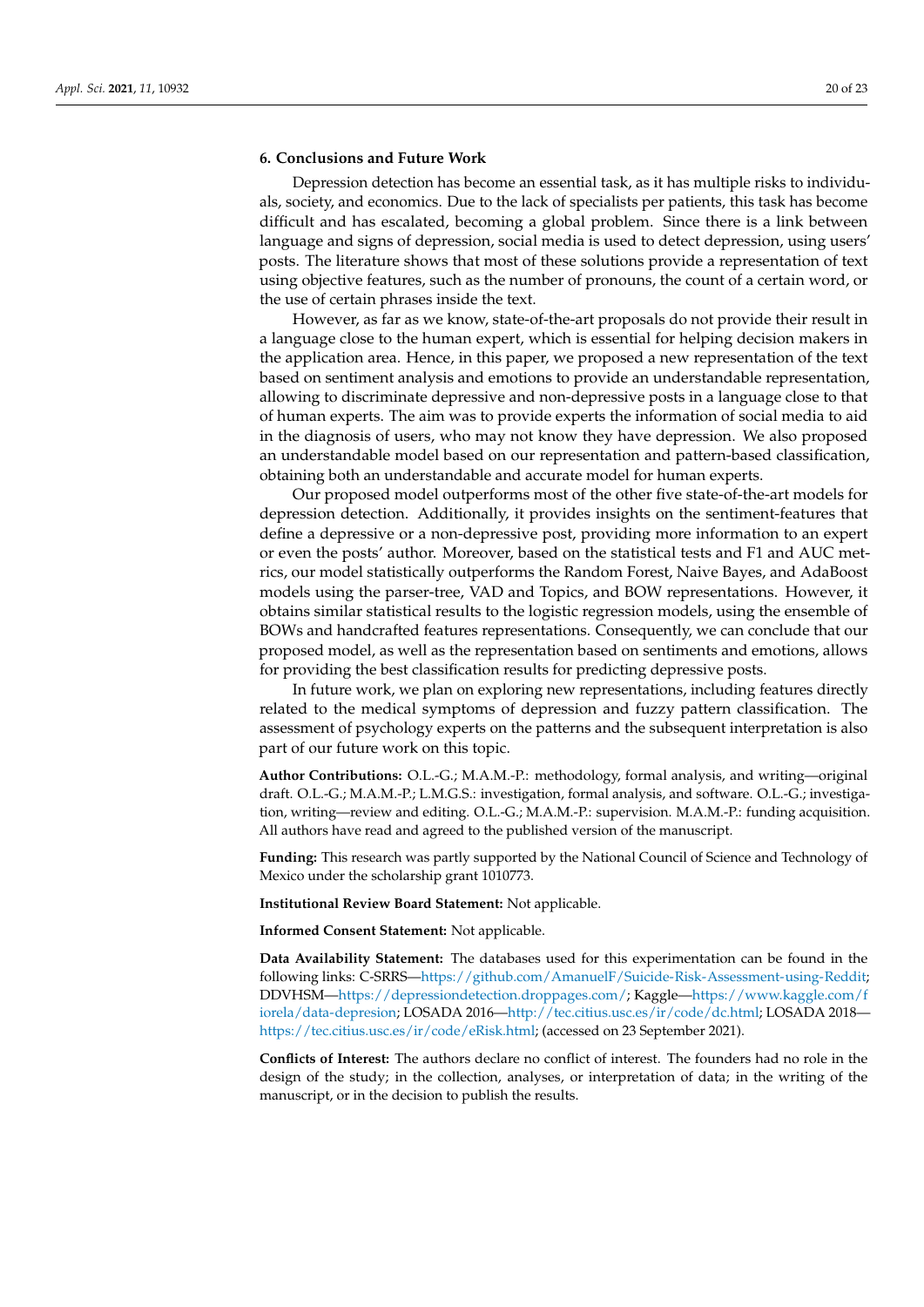# **References**

- <span id="page-20-0"></span>1. Roberts, N.L.; Mountjoy-Venning, W.C.; Anjomshoa, M.; Banoub, J.A.M.; Yasin, Y.J. Global, regional, and national incidence, prevalence, and years lived with disability for 354 diseases and injuries for 195 countries and territories, 1990–2017: A systematic analysis for the Global Burden of Disease Study. *Lancet* **2018**, *392*, 1789–1858.
- <span id="page-20-1"></span>2. World Health Organization. *Depression and Other Common Mental Disorders: Global Health Estimates*; Technical Report; World Health Organization: Geneva, Switzerland, 2017.
- <span id="page-20-2"></span>3. Jenkins, R.; Baingana, F.; Ahmad, R.; McDaid, D.; Atun, R. Social, economic, human rights and political challenges to global mental health. *Ment. Health Fam. Med.* **2011**, *8*, 87. [\[PubMed\]](http://www.ncbi.nlm.nih.gov/pubmed/22654971)
- <span id="page-20-3"></span>4. World Health Organization. *Mental Health Action Plan 2013–2020*; WHO Document Production Services: Geneva, Switzerland, 2013.
- <span id="page-20-4"></span>5. American Psychiatric Association. *Diagnostic and Statistical Manual of Mental Disorders (DSM-5®)*; American Psychiatric Pub: Arlington, VA, USA, 2013.
- <span id="page-20-5"></span>6. Bloom, D.; Cafiero, E.; Jané-Llopis, E.; Abrahams-Gessel, S.; Bloom, L.; Fathima, S.; Feigl, A.; Gaziano, T.; Mowafi, M.; Pandya, A.; et al. *The Global Economic Burden of Non-Communicable Diseases: A Report*; World Economic Forum: Geneva, Switzerland, 2011.
- <span id="page-20-6"></span>7. World Health Organization. Mental Health in the Workplace. 2011. Available online: [https://www.who.int/teams/mental-healt](https://www.who.int/teams/mental-health-and-substance-use/mental-health-in-the-workplace) [h-and-substance-use/mental-health-in-the-workplace](https://www.who.int/teams/mental-health-and-substance-use/mental-health-in-the-workplace) (accessed on 11 October 2019).
- <span id="page-20-7"></span>8. World Health Organization. *World Health Organization Assessment Instrument for Mental Health Systems-WHO-AIMS Version 2.2*; Technical Report; World Health Organization: Geneva, Switzerland, 2005.
- <span id="page-20-8"></span>9. Clement. Global Digital Population 2019. Available online: [https://www.statista.com/statistics/617136/digital-population-wo](https://www.statista.com/statistics/617136/digital-population-worldwide/) [rldwide/](https://www.statista.com/statistics/617136/digital-population-worldwide/) (accessed on 11 October 2019).
- <span id="page-20-9"></span>10. Stirman, S.W.; Pennebaker, J.W. Word Use in the Poetry of Suicidal and Nonsuicidal Poets. *Psychosom. Med.* **2001**, *63*, 517–522. [\[CrossRef\]](http://doi.org/10.1097/00006842-200107000-00001) [\[PubMed\]](http://www.ncbi.nlm.nih.gov/pubmed/11485104)
- <span id="page-20-10"></span>11. Rude, S.; Gortner, E.M.; Pennebaker, J. Language use of depressed and depression-vulnerable college students. *Cognit. Emot.* **2004**, *18*, 1121–1133. [\[CrossRef\]](http://dx.doi.org/10.1080/02699930441000030)
- <span id="page-20-11"></span>12. Losada, D.E.; Crestani, F.; Parapar, J. Overview of erisk 2019 early risk prediction on the internet. In Proceedings of the International Conference of the Cross-Language Evaluation Forum for European Languages, Lugano, Switzerland, 9–12 September 2019; pp. 340–357.
- <span id="page-20-12"></span>13. Coppersmith, G.; Dredze, M.; Harman, C.; Hollingshead, K.; Mitchell, M. CLPsych 2015 shared task: Depression and PTSD on Twitter. In Proceedings of the 2nd Workshop on Computational Linguistics and Clinical Psychology: From Linguistic Signal to Clinical Reality, Denver, CO, USA, 5 June 2015; pp. 31–39.
- <span id="page-20-13"></span>14. Farıas-Anzaldúa, A.A.; Montes-y Gómez, M.; López-Monroy, A.P.; González-Gurrola, L.C. UACH-INAOE participation at eRisk2017. In Proceedings of the Conference and Labs of the Evaluation Forum CLEF, Dublin, Ireland, 11–14 September 2017; Volume 1866.
- <span id="page-20-14"></span>15. Malam, I.A.; Arziki, M.; Bellazrak, M.N.; Benamara, F.; El Kaidi, A.; Es-Saghir, B.; He, Z.; Housni, M.; Moriceau, V.; Mothe, J.; et al. IRIT at e-Risk. In Proceedings of the International Conference of the CLEF Association, CLEF 2017 Labs Working Notes (CLEF 2017), Dublin, Ireland, 11–14 September 2017; pp. 1–7.
- <span id="page-20-15"></span>16. Trotzek, M.; Koitka, S.; Friedrich, C.M. Linguistic Metadata Augmented Classifiers at the CLEF 2017 Task for Early Detection of Depression. In Proceedings of the CLEF (Working Notes), Dublin, Ireland, 11–14 September 2017.
- <span id="page-20-16"></span>17. Zhou, D.; Luo, J.; Silenzio, V.M.; Zhou, Y.; Hu, J.; Currier, G.; Kautz, H. Tackling Mental Health by Integrating Unobtrusive Multimodal Sensing. In Proceedings of the Twenty-Ninth AAAI Conference on Artificial Intelligence, Austin, TX, USA, 25–30 January 2015.
- <span id="page-20-23"></span>18. Islam, M.R.; Kamal, A.R.M.; Sultana, N.; Islam, R.; Moni, M.A.; Ulhaq, A. Detecting Depression Using K-Nearest Neighbors (KNN) Classification Technique. In Proceedings of the 2018 International Conference on Computer, Communication, Chemical, Material and Electronic Engineering (IC4ME2), Rajshahi, Bangladesh, 8–9 February 2018; pp. 1–4.
- <span id="page-20-24"></span>19. Jia, J. *Mental Health Computing via Harvesting Social Media Data*; IJCAI: Beijing, China, 2018; pp. 5677–5681.
- <span id="page-20-17"></span>20. Aragon, M.E.; Lopez-Monroy, A.P.; Gonzalez-Gurrola, L.C.G.; Montes, M. Detecting Mental Disorders in Social Media through Emotional Patterns-The case of Anorexia and Depression. *IEEE Trans. Affect.Comput.* **2021**. [\[CrossRef\]](http://dx.doi.org/10.1109/TAFFC.2021.3075638)
- <span id="page-20-18"></span>21. Loyola-Gonzalez, O. Black-box vs. white-box: Understanding their advantages and weaknesses from a practical point of view. *IEEE Access* **2019**, *7*, 154096–154113. [\[CrossRef\]](http://dx.doi.org/10.1109/ACCESS.2019.2949286)
- <span id="page-20-19"></span>22. Trotzek, M.; Koitka, S.; Friedrich, C.M. Word Embeddings and Linguistic Metadata at the CLEF 2018 Tasks for Early Detection of Depression and Anorexia. In Proceedings of the CLEF (Working Notes), Avignon, France, 10–14 September 2018.
- <span id="page-20-20"></span>23. Losada, D.E.; Crestani, F.; Parapar, J. eRISK 2017: CLEF lab on early risk prediction on the internet: Experimental foundations. In Proceedings of the International Conference of the Cross-Language Evaluation Forum for European Languages, Dublin, Ireland, 11–14 September 2017; pp. 346–360.
- <span id="page-20-21"></span>24. Villegas, M.P.; Funez, D.G.; Ucelay, M.J.G.; Cagnina, L.C.; Errecalde, M.L. LIDIC-UNSL's Participation at eRisk 2017: Pilot Task on Early Detection of Depression. In Proceedings of the CLEF (Working Notes), Dublin, Ireland, 11–14 September 2017.
- <span id="page-20-22"></span>25. Tausczik, Y.R.; Pennebaker, J.W. The Psychological Meaning of Words: LIWC and Computerized Text Analysis Methods. *J. Lang. Soc. Psychol.* **2010**, *29*, 24–54. [\[CrossRef\]](http://dx.doi.org/10.1177/0261927X09351676)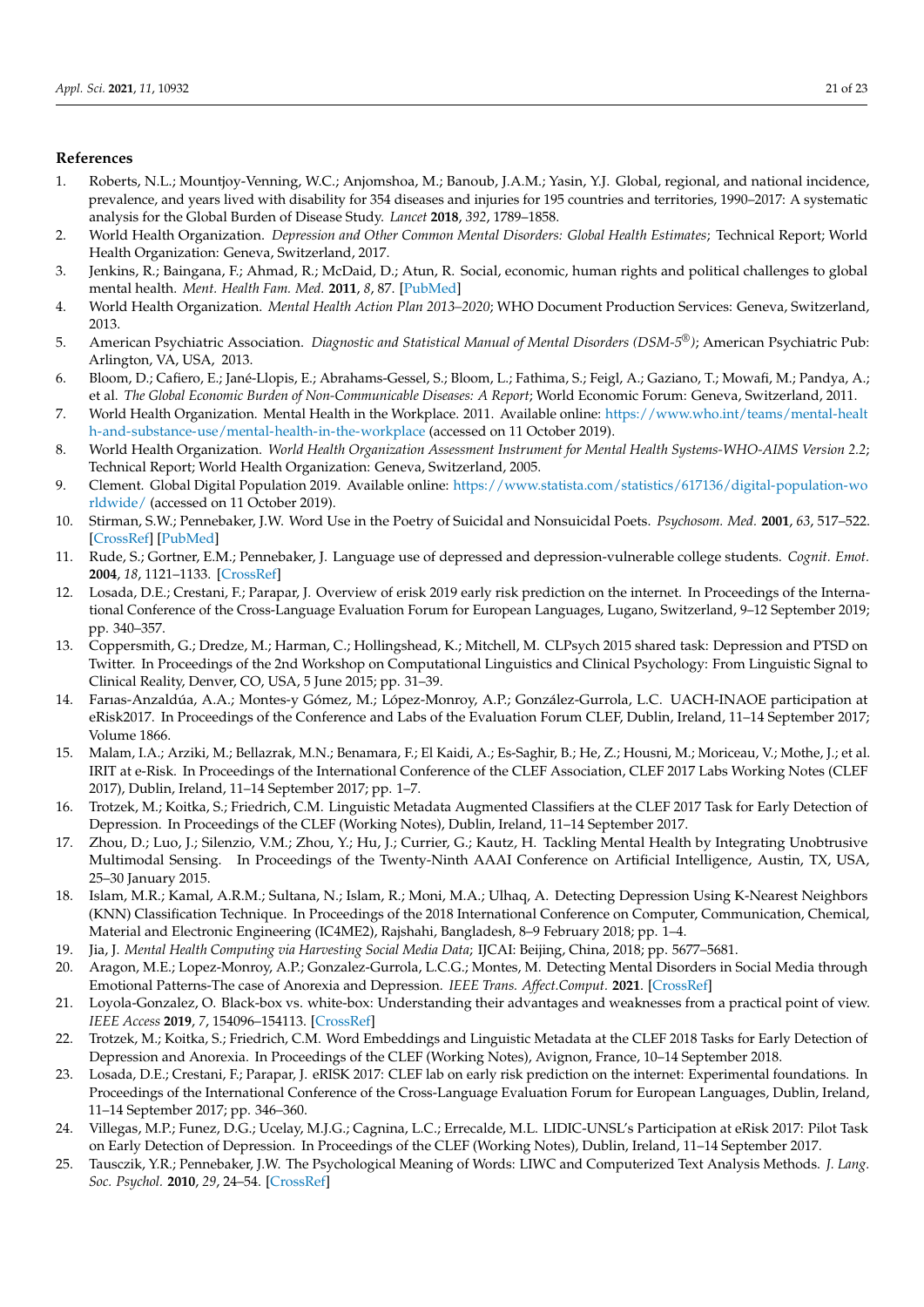- <span id="page-21-0"></span>26. Errecalde, M.L.; Villegas, M.P.; Funez, D.G.; Ucelay, M.J.G.; Cagnina, L.C. Temporal Variation of Terms as Concept Space for Early Risk Prediction. In Proceedings of the CLEF (Working Notes), Dublin, Ireland, 11–14 September 2017.
- <span id="page-21-1"></span>27. Cambria, E.; Olsher, D.; Rajagopal, D. SenticNet 3: A common and common-sense knowledge base for cognition-driven sentiment analysis. In Proceedings of the AAAI Conference on Artificial Intelligence, Québec City, QC, Canada, 27–31 July 2014; Volume 28.
- <span id="page-21-2"></span>28. Almeida, H.; Briand, A.; Meurs, M.J. Detecting Early Risk of Depression from Social Media User-generated Content. In Proceedings of the CLEF (Working Notes), Dublin, Ireland, 11–14 September 2017.
- <span id="page-21-3"></span>29. Giannakopoulos, G.; Mavridi, P.; Paliouras, G.; Papadakis, G.; Tserpes, K. Representation models for text classification: A comparative analysis over three web document types. In Proceedings of the 2nd International Conference on Web Intelligence, Mining and Semantics, Craiova, Romania, 13–15 June 2012; pp. 1–12.
- <span id="page-21-4"></span>30. Villatoro-Tello, E.; Ramírez-de-la Rosa, G.; Jiménez-Salazar, H. UAM's Participation at CLEF eRisk 2017 task: Towards Modelling Depressed Blogers. In Proceedings of the CLEF (Working Notes), Dublin, Ireland, 11–14 September 2017.
- <span id="page-21-5"></span>31. Go, A.; Bhayani, R.; Huang, L. Sentiment 140 API. Available online: <http://help.sentiment140.com/api> (accessed on 2 December 2020).
- <span id="page-21-6"></span>32. Yuan, J.; Mcdonough, S.; You, Q.; Luo, J. Sentribute: Image Sentiment Analysis from a Mid-level Perspective. In Proceedings of the Second International Workshop on Issues of Sentiment Discovery and Opinion Mining, Chicago, IL, USA, 11 August 2013; pp. 1–8.
- <span id="page-21-7"></span>33. Mohammad, S.M.; Turney, P.D. Crowdsourcing a Word-emotion Association Lexicon. *Comput. Intell.* **2013**, *29*, 436–465. [\[CrossRef\]](http://dx.doi.org/10.1111/j.1467-8640.2012.00460.x)
- <span id="page-21-8"></span>34. Park, M.; Cha, C.; Cha, M. Depressive moods of users portrayed in Twitter. In Proceedings of the ACM SIGKDD Workshop on Healthcare Informatics, Beijing, China, 12 August 2012; pp. 1–8.
- <span id="page-21-9"></span>35. Farseev, A.; Samborskii, I.; Chua, T.S. bBridge: A Big Data Platform for Social Multimedia Analytics. In Proceedings of the 24th ACM International Conference on Multimedia, Amsterdam, The Netherlands, 15–19 October 2016; pp. 759–761.
- <span id="page-21-10"></span>36. Gaur, M.; Alambo, A.; Sain, J.P.; Kursuncu, U.; Thirunarayan, K.; Kavuluru, R.; Sheth, A.; Welton, R.; Pathak, J. Knowledge-aware assessment of severity of suicide risk for early intervention. In Proceedings of the World Wide Web Conference, San Francisco, CA, USA, 13–17 May 2019; pp. 514–525.
- <span id="page-21-11"></span>37. Shen, G.; Jia, J.; Nie, L.; Feng, F.; Zhang, C.; Hu, T.; Chua, T.S.; Zhu, W. *Depression Detection via Harvesting Social Media: A Multimodal Dictionary Learning Solution*; IJCAI:Melbourne, Australia, 2017; pp. 3838–3844.
- <span id="page-21-12"></span>38. Fiorela. Data\_Depression. 2020. Available online: <https://www.kaggle.com/fiorela/data-depresion> (accessed on 11 January 2020).
- <span id="page-21-13"></span>39. Losada, D.E.; Crestani, F. A test collection for research on depression and language use. In Proceedings of the International Conference of the Cross-Language Evaluation Forum for European Languages, Évora, Portugal, 5–8 September 2016; pp. 28–39.
- <span id="page-21-14"></span>40. Losada, D.E.; Crestani, F.; Parapar, J. Overview of eRisk: Early risk prediction on the internet. In Proceedings of the International Conference of the Cross-Language Evaluation Forum for European Languages, Avignon, France, 10–14 September 2018; pp. 343– 361.
- <span id="page-21-15"></span>41. Meaningcloud. Meaningcloud Sentiment Analysis API. Available online: [https://www.meaningcloud.com/developer/sentime](https://www.meaningcloud.com/developer/sentiment-analysis/doc/2.1) [nt-analysis/doc/2.1](https://www.meaningcloud.com/developer/sentiment-analysis/doc/2.1) (accessed on 11 January 2020).
- <span id="page-21-16"></span>42. Paralleldots. Paralleldots AI Powered Text Analysis APIs. Available online: [https://apis.paralleldots.com/text\\_docs/index.html](https://apis.paralleldots.com/text_docs/index.html) (accessed on 11 January 2020).
- <span id="page-21-17"></span>43. Ekman, P. Basic emotions. *Handb. Cognit. Emot.* **1999**, *98*, 16.
- <span id="page-21-18"></span>44. Loyola-González, O.; Medina-Pérez, M.A.; Martínez-Trinidad, J.F.; Carrasco-Ochoa, J.A.; Monroy, R.; García-Borroto, M. PBC4cip: A new contrast pattern-based classifier for class imbalance problems. *Knowl.-Based Syst.* **2017**, *115*, 100–109. [\[CrossRef\]](http://dx.doi.org/10.1016/j.knosys.2016.10.018)
- <span id="page-21-19"></span>45. Loyola-González, O.; Monroy, R.; Rodríguez, J.; López-Cuevas, A.; Mata-Sánchez, J.I. Contrast pattern-based classification for bot detection on twitter. *IEEE Access* **2019**, *7*, 45800–45817. [\[CrossRef\]](http://dx.doi.org/10.1109/ACCESS.2019.2904220)
- <span id="page-21-20"></span>46. Chen, L.; Dong, G. Using Emerging Patterns in Outlier and Rare-Class Prediction. In *Contrast Data Mining: Concepts, Algorithms, and Applications*; Chapman and Hall/CRC: Boca Raton, FL, USA, 2013.
- <span id="page-21-21"></span>47. Kobylinski, L.; Walczak, K. Emerging Patterns and Classification for Spatial and Image Data. In *Contrast Data Mining: Concepts, Algorithms, and Applications*; Chapman and Hall/CRC: Boca Raton, FL, USA, 2013.
- <span id="page-21-22"></span>48. Li, J.; Wong, L. Emerging pattern based rules characterizing subtypes of leukemia. In *Contrast Data Mining: Concepts, Algorithms, and Applications*; Chapman and Hall/CRC: Boca Raton, FL, USA, 2013.
- <span id="page-21-23"></span>49. Davatzikos, C.; Fan, Y.; Wu, X.; Shen, D.; Resnick, S.M. Detection of prodromal Alzheimer's disease via pattern classification of magnetic resonance imaging. *Neurobiol. Aging* **2008**, *29*, 514–523. [\[CrossRef\]](http://dx.doi.org/10.1016/j.neurobiolaging.2006.11.010) [\[PubMed\]](http://www.ncbi.nlm.nih.gov/pubmed/17174012)
- <span id="page-21-24"></span>50. Wei, W.; Li, J.; Cao, L.; Ou, Y.; Chen, J. Effective detection of sophisticated online banking fraud on extremely imbalanced data. *World Wide Web* **2013**, *16*, 449–475. [\[CrossRef\]](http://dx.doi.org/10.1007/s11280-012-0178-0)
- <span id="page-21-25"></span>51. Zhang, X.; Dong, G. Overview and Analysis of Contrast Pattern-Based Classification. In *Contrast Data Mining: Concepts, Algorithms, and Applications*; Chapman and Hall/CRC: Boca Raton, FL, USA, 2013.
- <span id="page-21-26"></span>52. Cañete-Sifuentes, L.; Monroy, R.; Medina-Pérez, M.A.; Loyola-González, O.; Voronisky, F.V. Classification based on multivariate contrast patterns. *IEEE Access* **2019**, *7*, 55744–55762. [\[CrossRef\]](http://dx.doi.org/10.1109/ACCESS.2019.2913649)
- <span id="page-21-27"></span>53. Hernández, V.A.S.; Monroy, R.; Medina-Pérez, M.A.; Loyola-González, O.; Herrera, F. A Practical Tutorial for Decision Tree Induction: Evaluation Measures for Candidate Splits and Opportunities. *ACM Comput. Surv. (CSUR)* **2021**, *54*, 1–38. [\[CrossRef\]](http://dx.doi.org/10.1145/3429739)